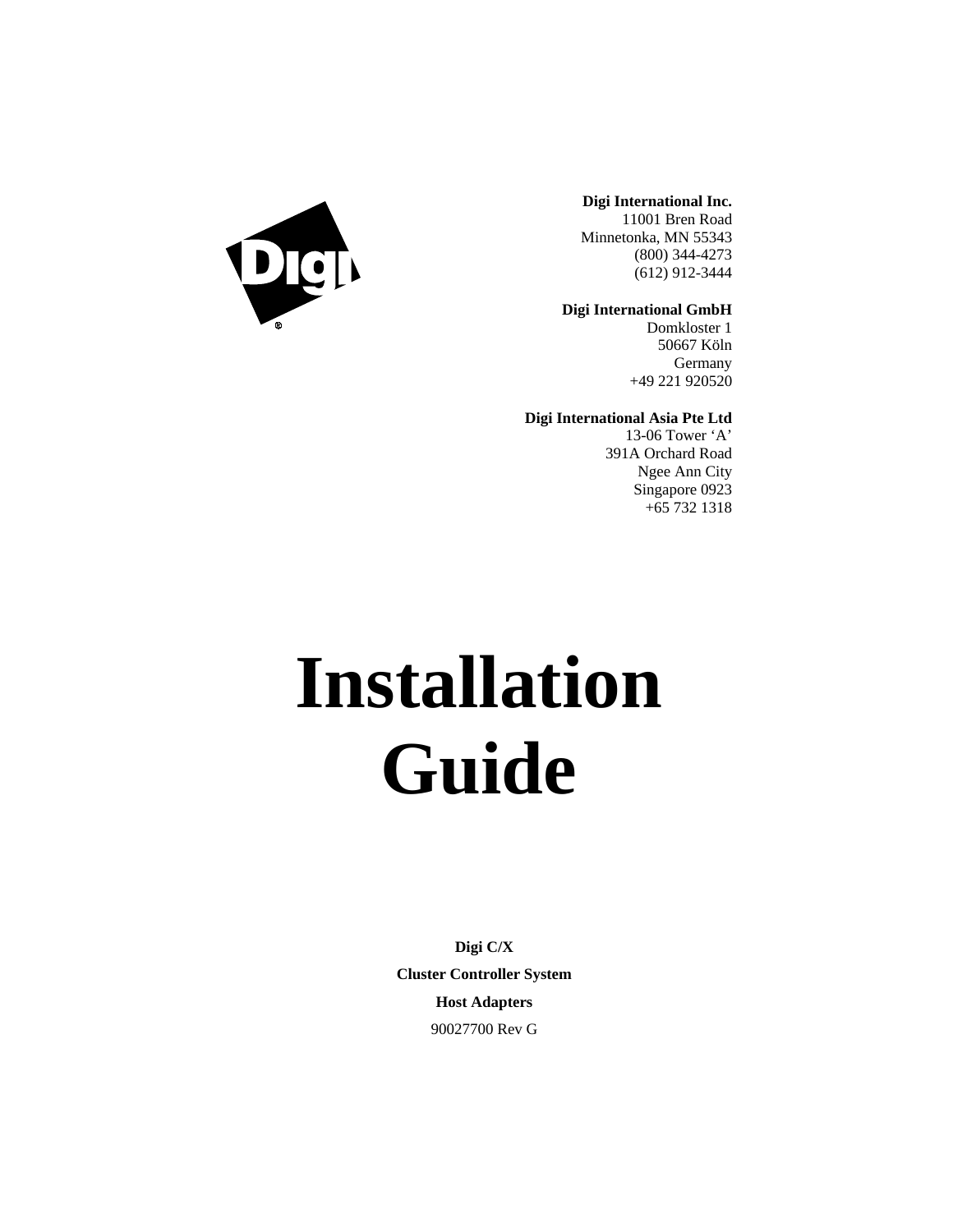The Digi logo  $\mathbb{Q}$  is a registered trademark of Digi International Inc.

**C/X**™, **C/CON-16**™, **C/CON-16 Rack**™, **C/CON-8**™and **EPC/CON-16**™ are trademarks of Digi International Inc. All other brand and product names are the trademarks of their respective holders.

© Digi International Inc. 1996-1997

All Rights Reserved

| Digi International Inc.         | Phone      | $(800)$ 344-4273 |
|---------------------------------|------------|------------------|
| 11001 Bren Road                 |            | $(612)$ 912-3444 |
| Minnetonka, MN 55343            | <b>FAX</b> | $(612)$ 912-4952 |
|                                 | <b>BBS</b> | $(612)$ 912-4800 |
| Digi International GmbH         | Phone      | $+49221920520$   |
| Domkloster 1                    | <b>FAX</b> | +49 221 9205210  |
| 50667 Köln                      | <b>BBS</b> | +49 221 9205211  |
| Germany                         |            |                  |
| Digi International Asia Pte Ltd | Phone      | $+65$ 732 1318   |
| 13-06 Tower $A$                 | <b>FAX</b> | $+65$ 732 1312   |
| 391A Orchard Road               | <b>BBS</b> | $+652927163$     |
| Ngee Ann City                   |            |                  |
| Singapore 0923                  |            |                  |

Information in this document is subject to change without notice and does not represent a commitment on the part of Digi International.

Digi provides this document "as is", without warranty of any kind, either expressed or implied, including, but not limited to, the implied warranties of fitness or merchantability for a particular purpose. Digi may make improvements and/or changes in this manual or in the product(s) and/or the program(s) described in this manual at any time.

This product could include technical inaccuracies or typographical errors. Changes are periodically made to the information herein; these changes may be incorporated in new editions of the publication.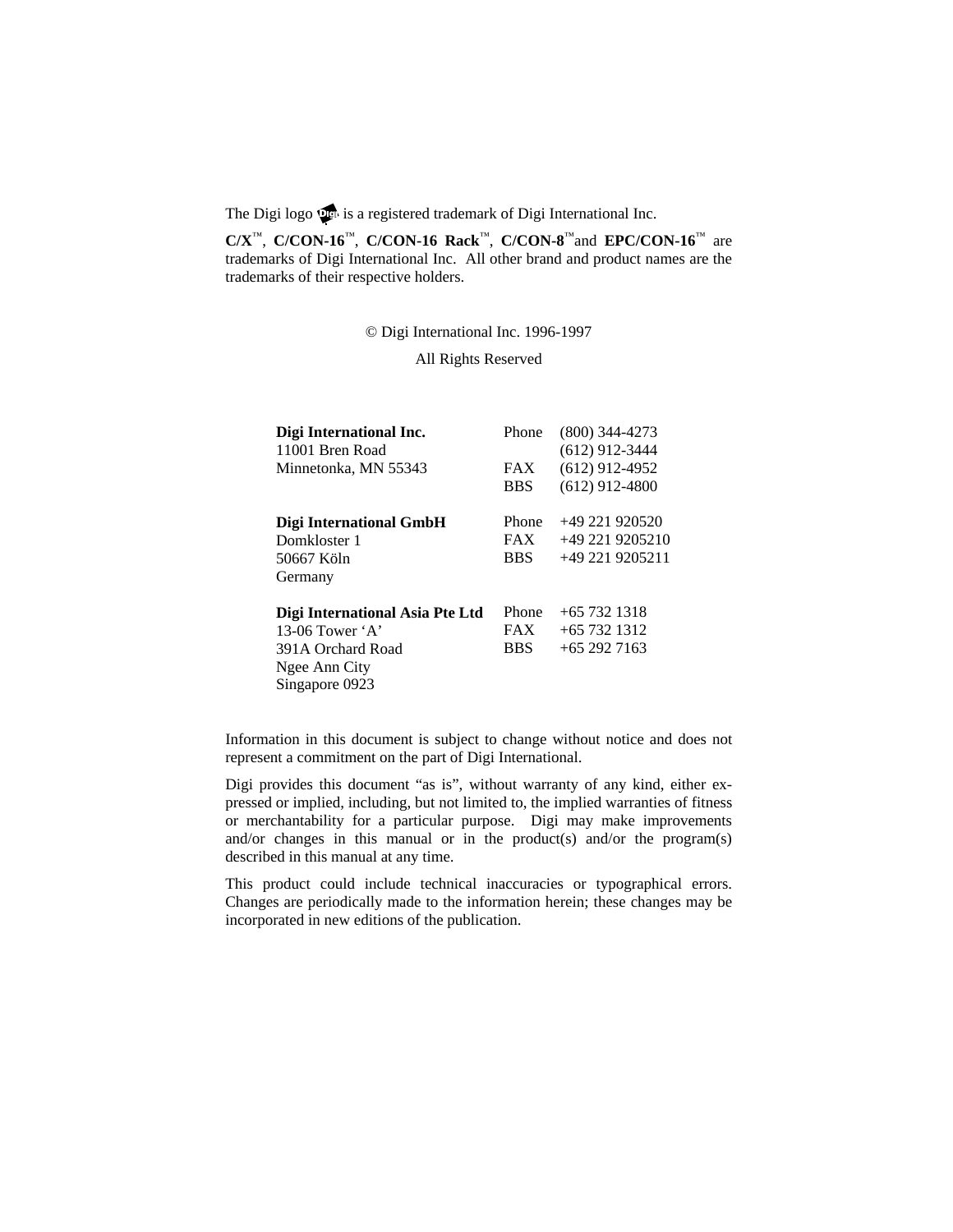# **Table of Contents**

| Federal Communications Commission (FCC) Statements (All Models) vi |  |
|--------------------------------------------------------------------|--|
| Federal Communications Commission (FCC) Statements (PCI Model)vii  |  |
|                                                                    |  |
|                                                                    |  |
|                                                                    |  |
|                                                                    |  |
|                                                                    |  |
|                                                                    |  |
|                                                                    |  |
|                                                                    |  |
|                                                                    |  |
|                                                                    |  |
|                                                                    |  |
|                                                                    |  |
|                                                                    |  |
|                                                                    |  |
|                                                                    |  |
|                                                                    |  |
|                                                                    |  |
|                                                                    |  |
|                                                                    |  |
|                                                                    |  |
|                                                                    |  |
| Installing the ISA Host Adapter in your Computer 11                |  |
|                                                                    |  |
|                                                                    |  |
|                                                                    |  |
| Installing the EISA Host Adapter in your Computer13                |  |
|                                                                    |  |
|                                                                    |  |
|                                                                    |  |
|                                                                    |  |
|                                                                    |  |
| Installing the Micro Channel Host Adapter in your Computer 18      |  |
|                                                                    |  |
|                                                                    |  |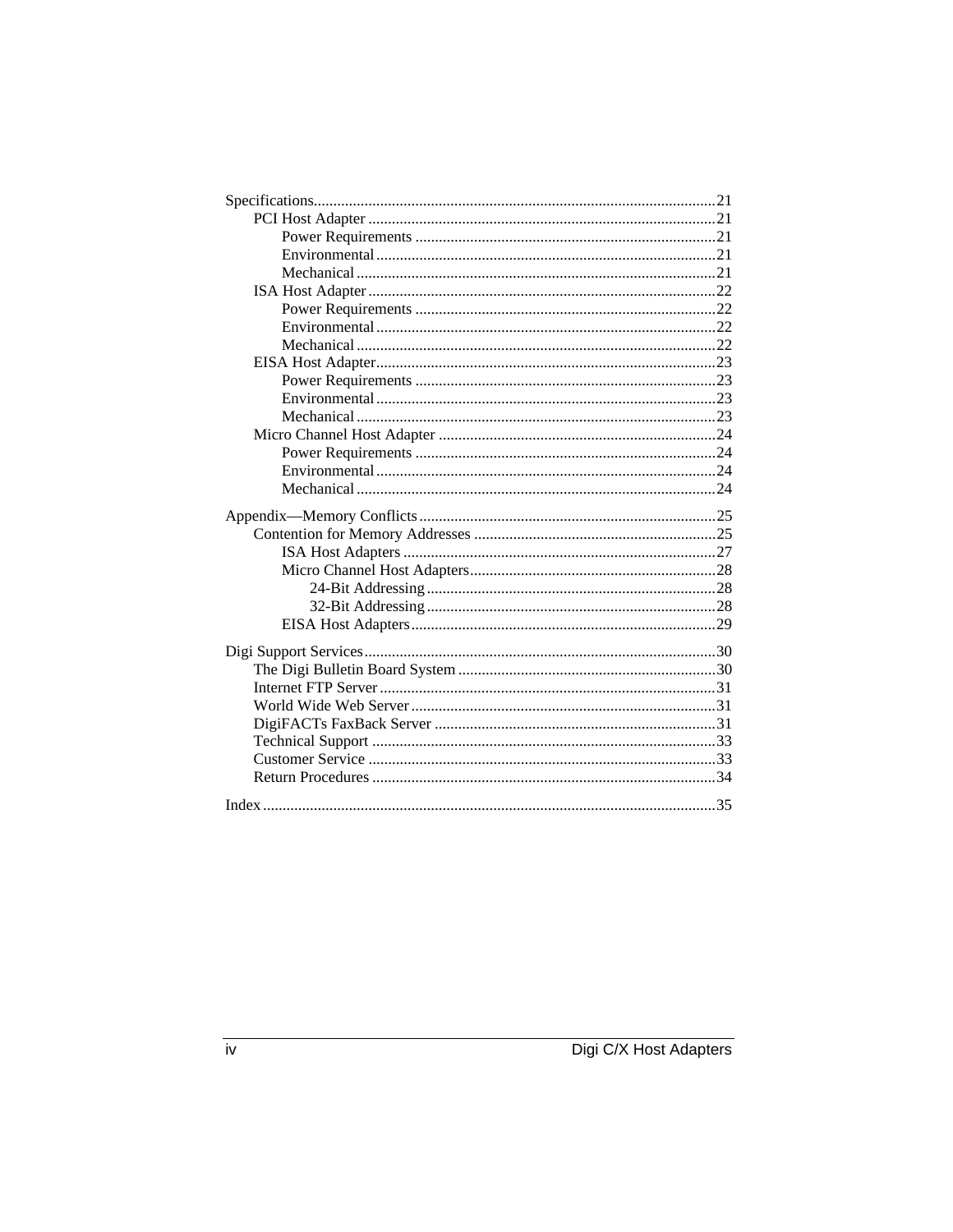## **List of Figures**

| DIP Switch Settings for I/O Port Starting Address 10<br>C/X - EISA Host Adapter Synchronous Connectors  16 |
|------------------------------------------------------------------------------------------------------------|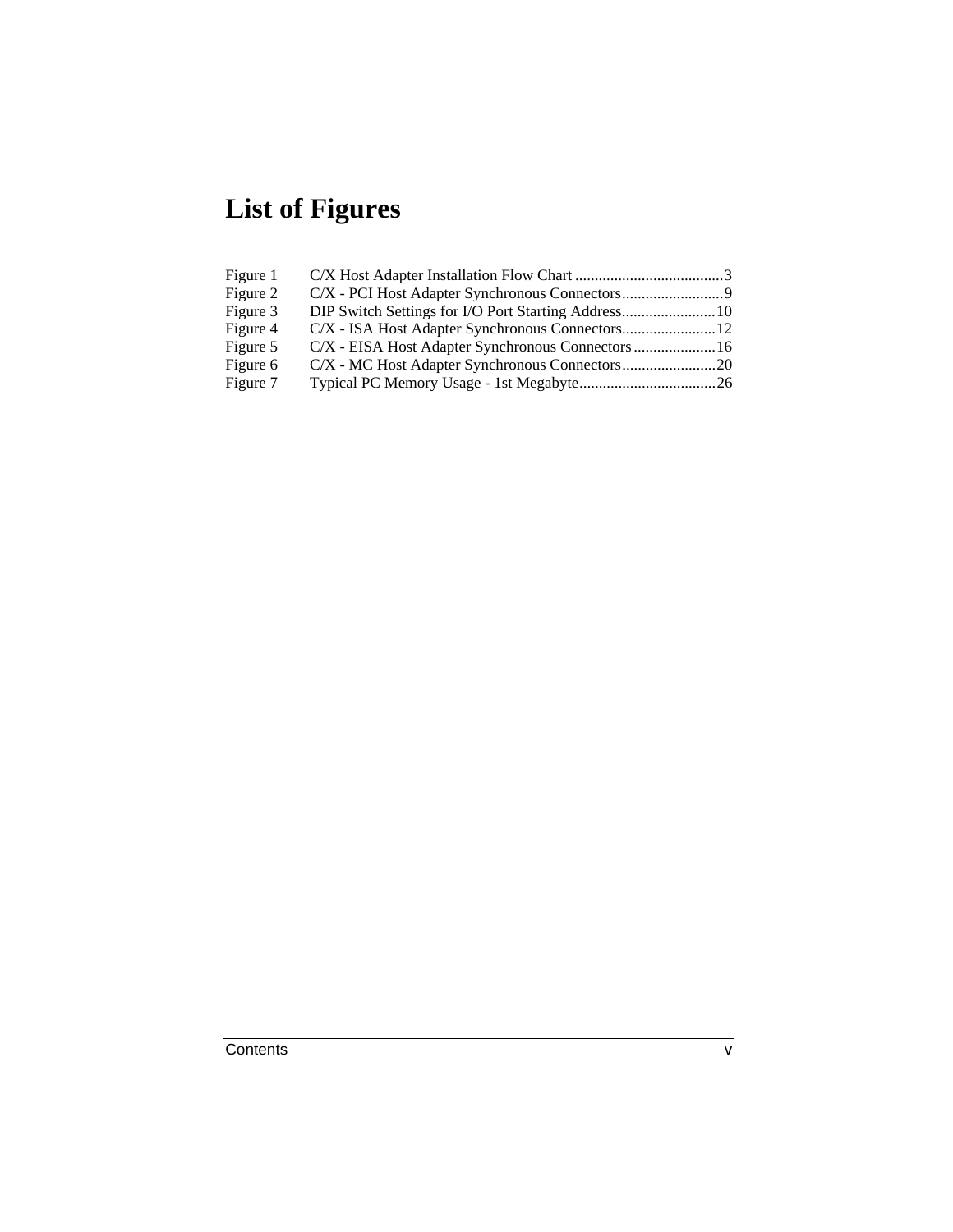# **Approvals and Notices**

### **Federal Communications Commission (FCC) Statements (All Models)**

#### **Radio Frequency Interference (RFI) (FCC 15.105)**

This equipment has been tested and found to comply with the limits for Class A digital devices pursuant to Part 15 of the FCC Rules. These limits are designed to provide reasonable protection against harmful interference in a residential environment. This equipment generates, uses, and can radiate radio frequency energy, and if not installed and used in accordance with the instruction manual, may cause harmful interference to radio communications. However, there is no guarantee that interference will not occur in a particular installation. If this equipment does cause harmful interference to radio or television reception, which can be determined by turning the equipment off and on, the user is encouraged to try and correct the interference by one or more of the following measures:

- Reorient or relocate the receiving antenna.
- Increase the separation between the equipment and the receiver.
- Connect the equipment into an outlet on a circuit different from that to which the receiver is connected.
- Consult the dealer or an experienced radio/TV technician for help.

#### **Labeling Requirements (FCC 15.19)**

This device complies with Part 15 of FCC rules. Operation is subject to the following two conditions: (1) this device may not cause harmful interference, and (2) this device must accept any interference received, including interference that may cause undesired operation.

#### **Modifications (FCC 15.21)**

Changes or modifications to this equipment not expressly approved by Digi may void the user's authority to operate this equipment.

**Cables (FCC 15.27)**

Shielded cables *must* be used to remain within the Class A limitations.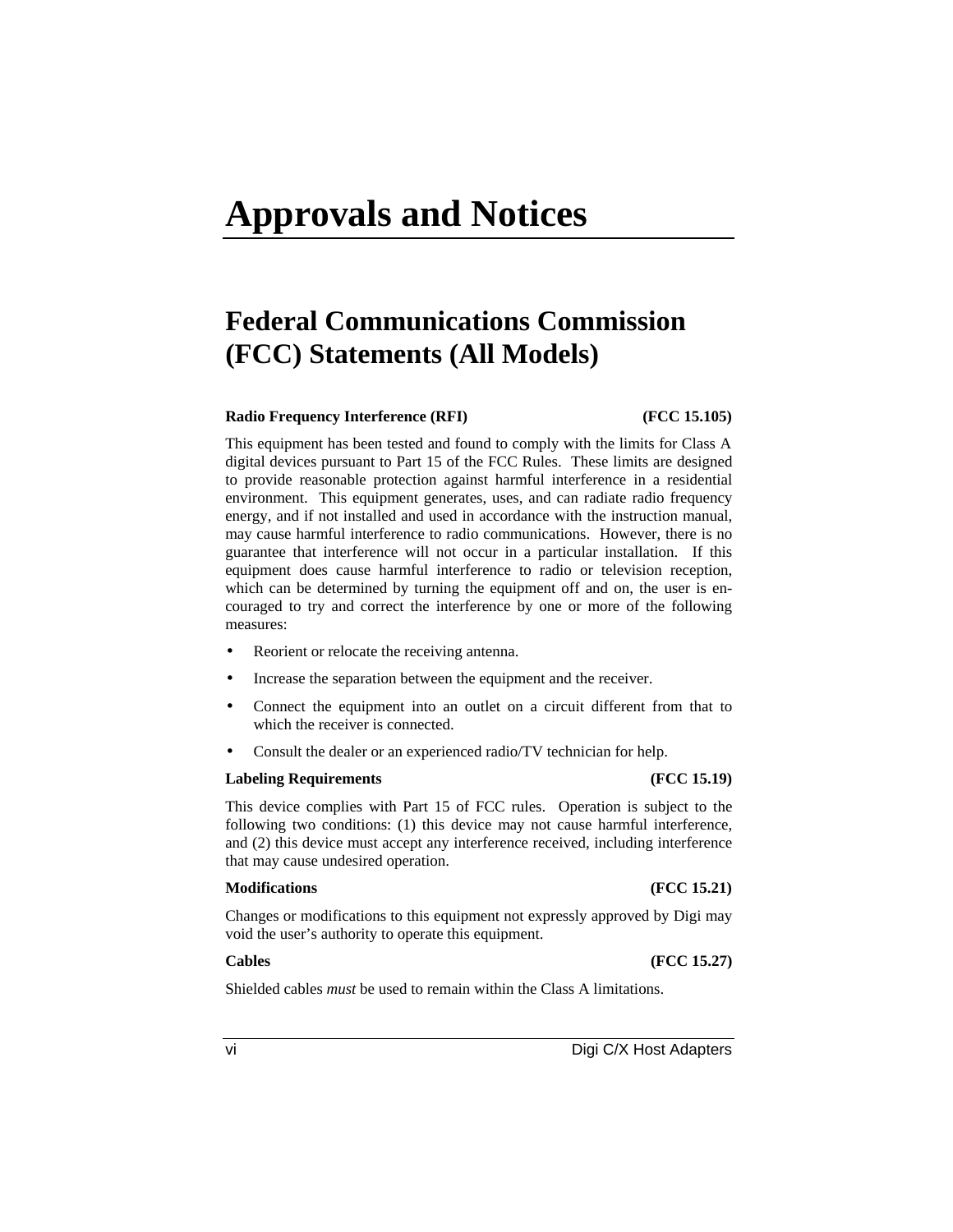### **Federal Communications Commission (FCC) Statements (PCI Model)**

#### **Radio Frequency Interference (RFI) (FCC 15.105)**

This equipment has been tested and found to comply with the limits for Class B digital devices pursuant to Part 15 of the FCC Rules. These limits are designed to provide reasonable protection against harmful interference in a residential environment. This equipment generates, uses, and can radiate radio frequency energy, and if not installed and used in accordance with the instruction manual, may cause harmful interference to radio communications. However, there is no guarantee that interference will not occur in a particular installation. If this equipment does cause harmful interference to radio or television reception, which can be determined by turning the equipment off and on, the user is encouraged to try and correct the interference by one or more of the following measures:

- Reorient or relocate the receiving antenna.
- Increase the separation between the equipment and the receiver.
- Connect the equipment into an outlet on a circuit different from that to which the receiver is connected.
- Consult the dealer or an experienced radio/TV technician for help.

#### **Labeling Requirements (FCC 15.19)**

This device complies with Part 15 of FCC rules. Operation is subject to the following two conditions: (1) this device may not cause harmful interference, and (2) this device must accept any interference received, including interference that may cause undesired operation.

#### **Modifications (FCC 15.21)**

Changes or modifications to this equipment not expressly approved by the manufacturer may void the user's authority to operate this equipment.

#### **Cables (FCC 15.27)**

Shielded cables *must* be used to remain within the Class B limitations.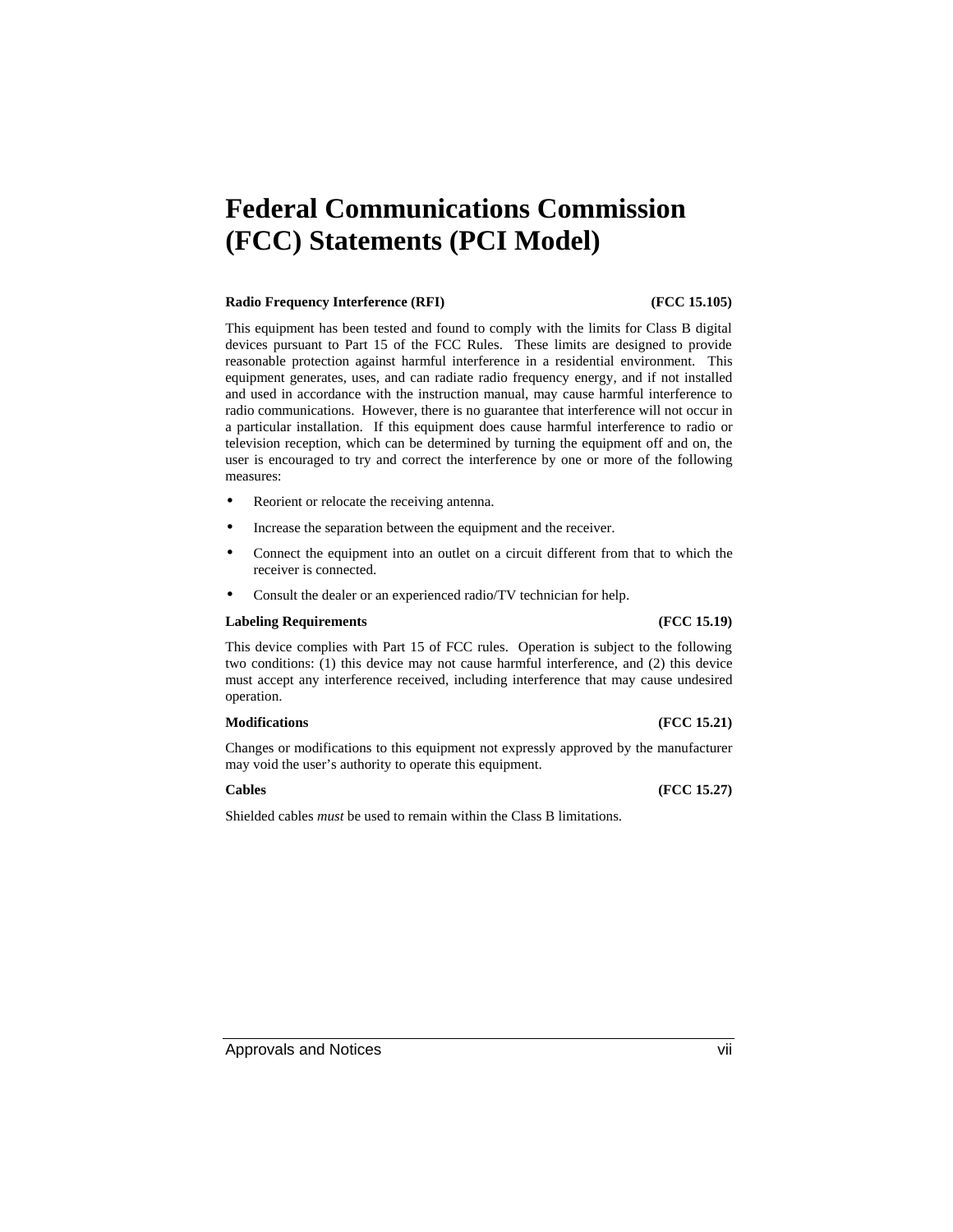

(in accordance with FCC Dockets 96-208 and 95-19)

| <b>Manufacturer's Name:</b>    | Digi International   |
|--------------------------------|----------------------|
| <b>Corporate Headquarters:</b> | 11001 Bren Road East |
|                                | Minnetonka MN 55343  |

Digi International declares that the product:

**Product Name: C/X PCI host adapter**

**Model Numbers:** 50000606-01

to which this declaration relates, meets the requirements specified by the Federal Communications Commission as detailed in the following specifications:

- Part 15, Subpart B, for Class B Equipment
- FCC Docket 96-208 as it applies to Computers and Peripherals

The product listed above has been tested at an External Test Laboratory certified per FCC rules and has been found to meet the FCC, Part 15, Class B, Emission Limits. Documentation is on file and available from the Digi International Homologation Department.

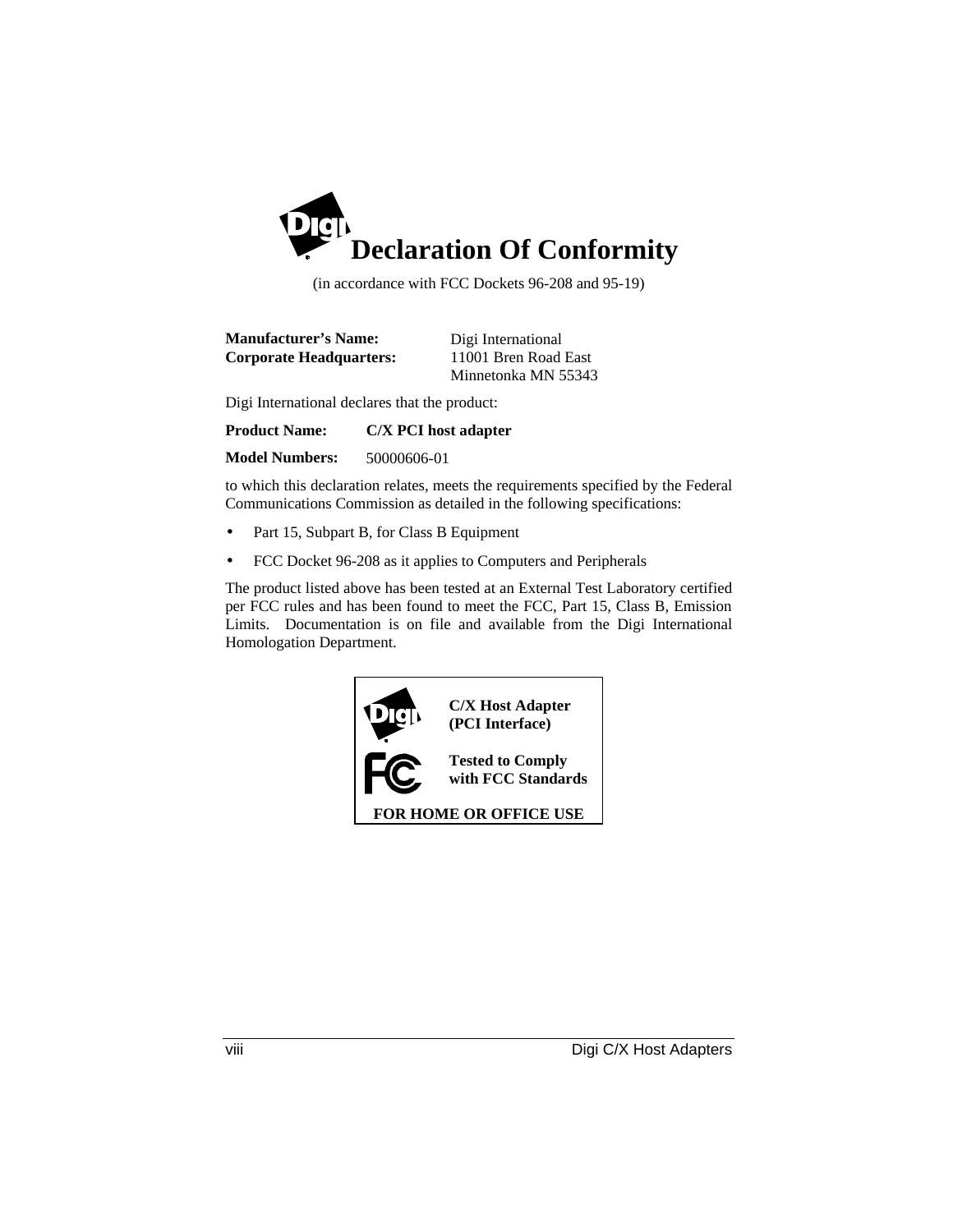### **Industry Canada Compliance Statements**

#### **All Models**

This Class A digital apparatus meets the requirements of the Canadian Interference-Causing Equipment Regulations.

Cet appareil numérique de la Classe A respecte toutes les exigences du Règlement sur le matériel brouilleur du Canada.

### **PCI Model Only**

This Class B digital apparatus meets the requirements of the Canadian Interference-Causing Equipment Regulations.

Cet appareil numérique de la Classe B respecte toutes les exigences du Règlement sur le matériel brouilleur du Canada.

### **European Union EMC Directives**

#### **All Models**

This product has been tested and found to comply with the following European Union standards:

- EN 55022 Class A
- EN 50082-2
- EN 60950

#### **PCI Model Only**

This product has been tested and found to comply with the following European Union standards:

- EN 55022 Class B
- EN 50082-2
- EN 60950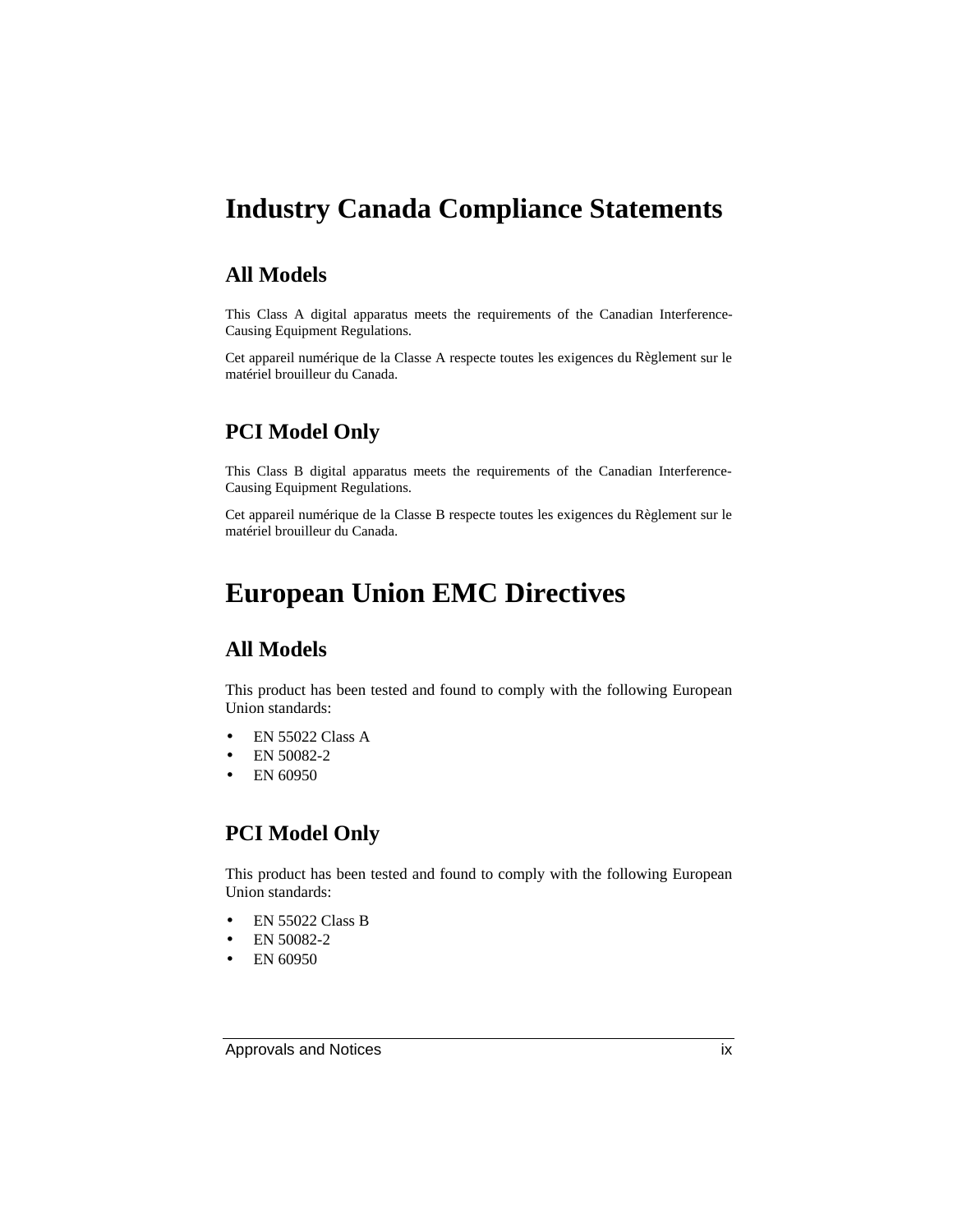**Notes:**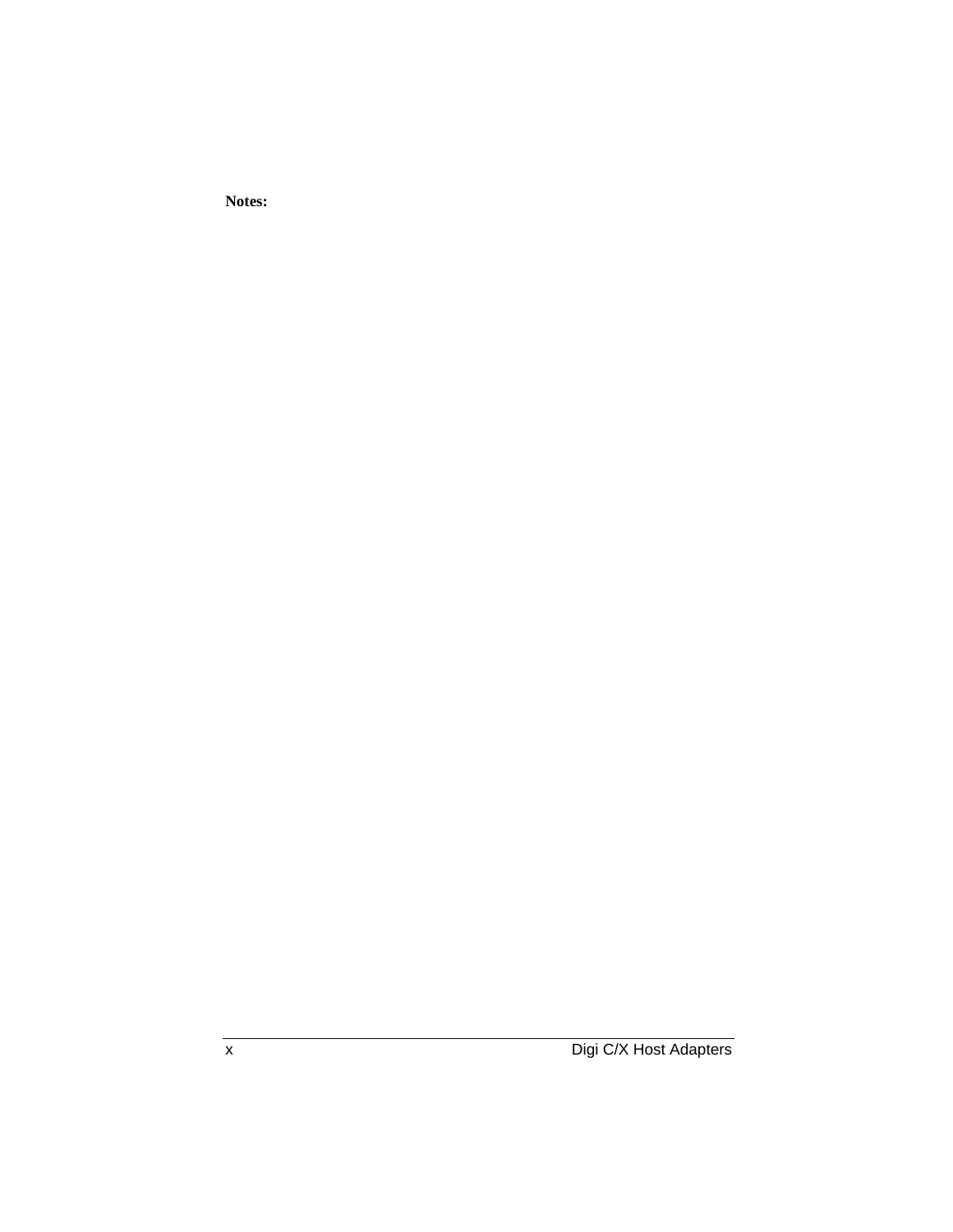### **The Digi C/X System**

The C/X system is a cluster controller system consisting of two major subsystems: the C/X host adapter, which plugs into a slot in your computer's interface bus, and one or more C/CON-16 or C/CON-8 concentrators, which are connected to the host adapter via a high-speed EIA-422 synchronous serial interface. Each host adapter has two EIA-422 synchronous serial ports, and each concentrator is equipped with eight or sixteen EIA-232 asynchronous serial ports. Depending upon the operating system and device driver software, up to eight concentrators can be connected to each host adapter, and up to seven host adapters can be installed in a system, for a total of 896 asynchronous serial ports.

The Digi C/X host adapter is an intelligent dual-channel EIA-422 synchronous communication board available in configurations for PCI, ISA, EISA or Micro Channel bus platforms. The C/X ISA, EISA and Micro Channel host adapters feature a 10 MHz 80186 microprocessor, 128K (a 512K version is also available) bytes of dual-ported RAM and two high-speed EIA-422 synchronous channels used to communicate with C/CON or EPC/CON concentrators at data rates of up to 1.2 megabaud. The PCI host adapter features a 3041 RISC processor, 1 megabyte of RAM and two high-speed EIA-422 synchronous channels used to communicate with C/CON or EPC/CON concentrators at data rates of up to 3.6 megabaud.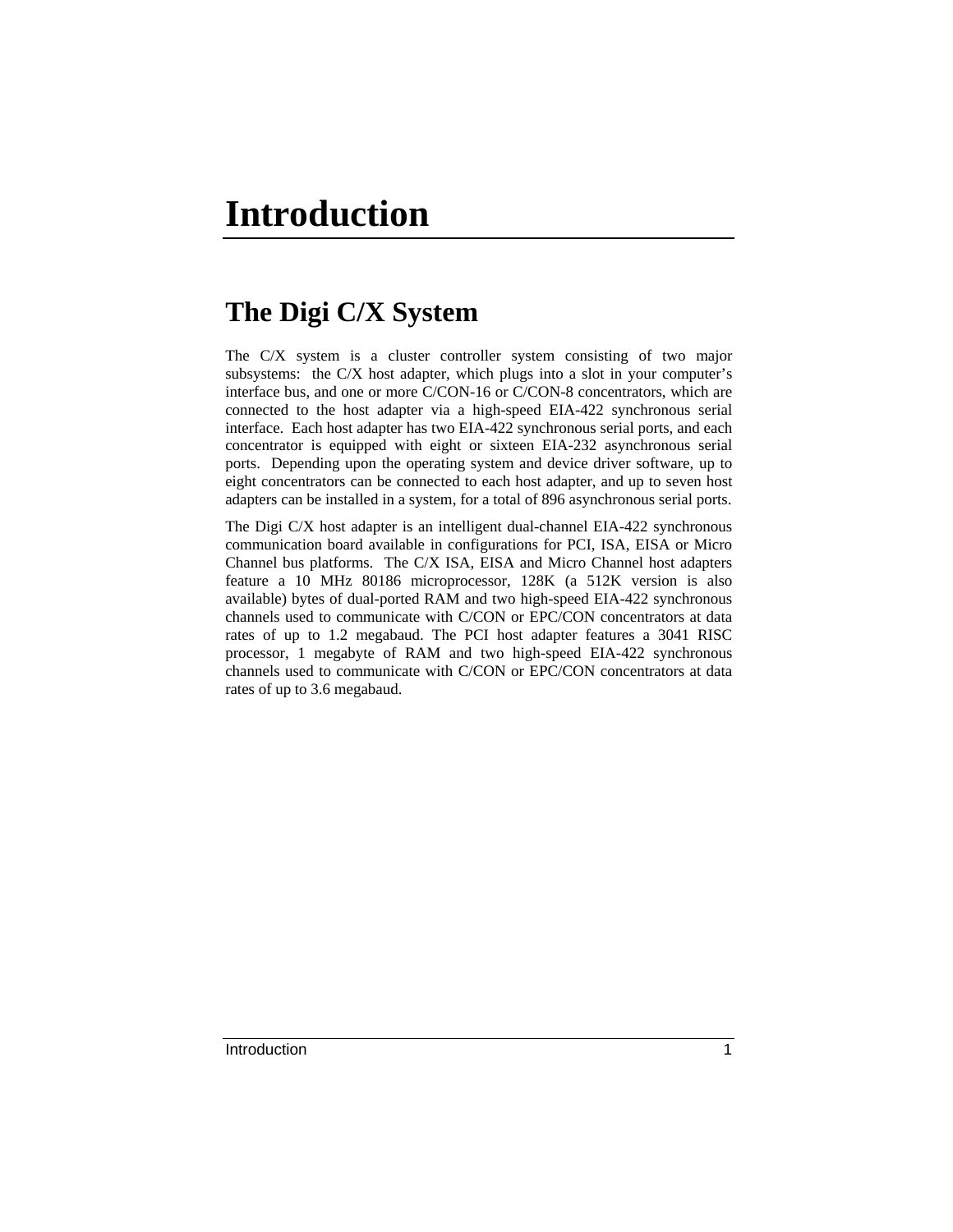## **Installation Tips**

This section provides information about the Digi memory mapping and diagnostic utilities.

Installing your C/X host adapter is easy; however, since the boards require unique I/O and memory addresses, you may experience conflicts with other devices in your system. To minimize installation difficulties, two utilities are available: **DIGIMMAP.EXE**, a program which will help you find a block of available memory address space in your computer (ISA, EISA and Micro Channel boards only — PCI adapters are configured automatically), and **UD-CISC.EXE** (**UD-PCI.EXE** for PCI host adapters), a diagnostic program which will verify that the board is functioning correctly, and help you to identify any hardware problems or conflicts with the board. These utilities are on the Digi Diagnostics diskette.



The diagnostics diskette is a DOS format diskette; if you purchased the board for a UNIX system, the diagnostics diskette is not included, but the programs may be obtained via our BBS, FTP server, or by calling Digi Customer Service. See the Customer Support Services section in the back of this book for addresses and phone numbers.

The flow chart on the following page shows a good sequence to follow when installing your board. Following this procedure will minimize installation difficulties and minimize the need for calls to Technical Support.



Please run the memory map utility and diagnostics before calling Technical Support for assistance.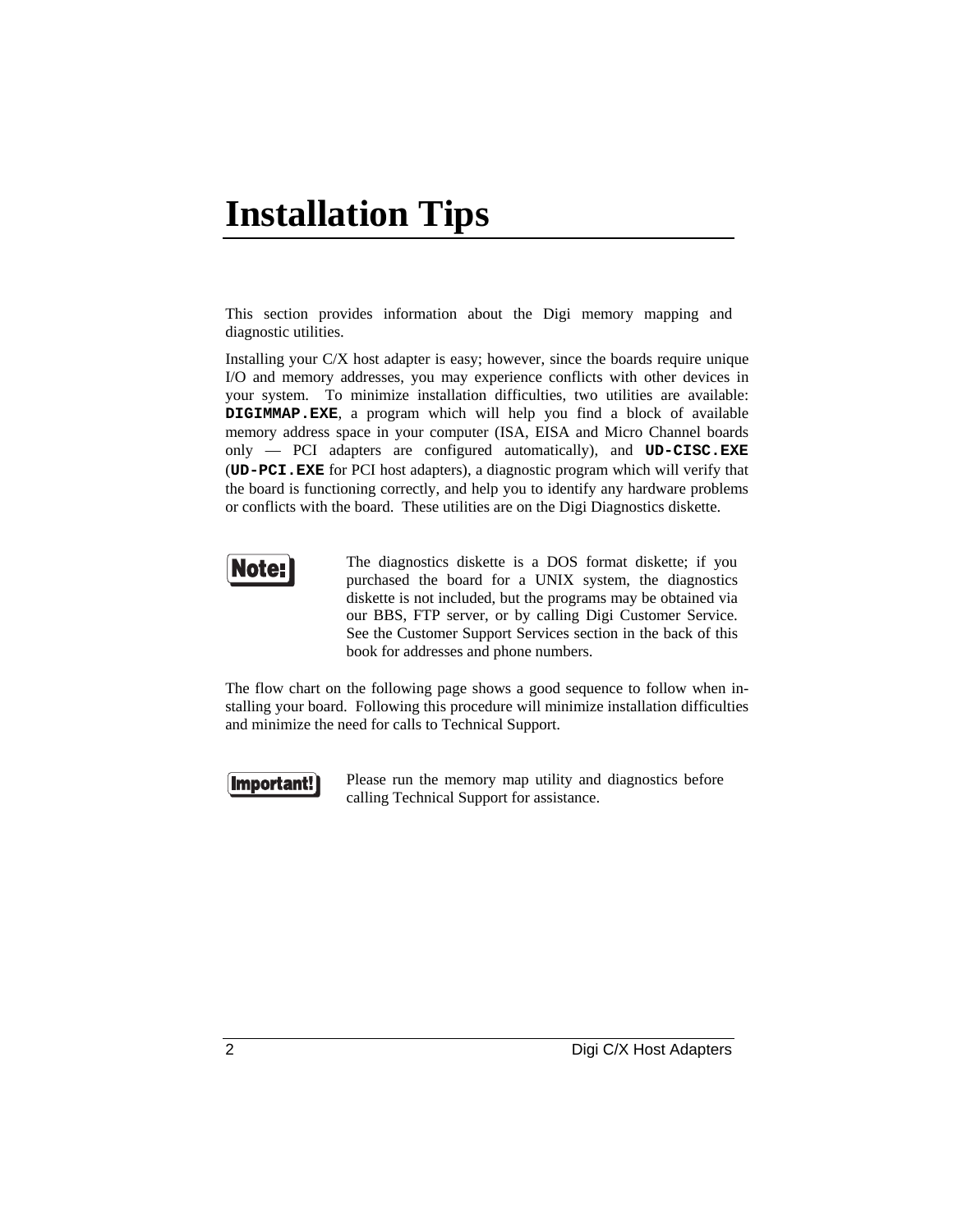





If you are installing the PCI version of the C/X host adapter, skip the first three boxes in the flow chart and simply run the diagnostics.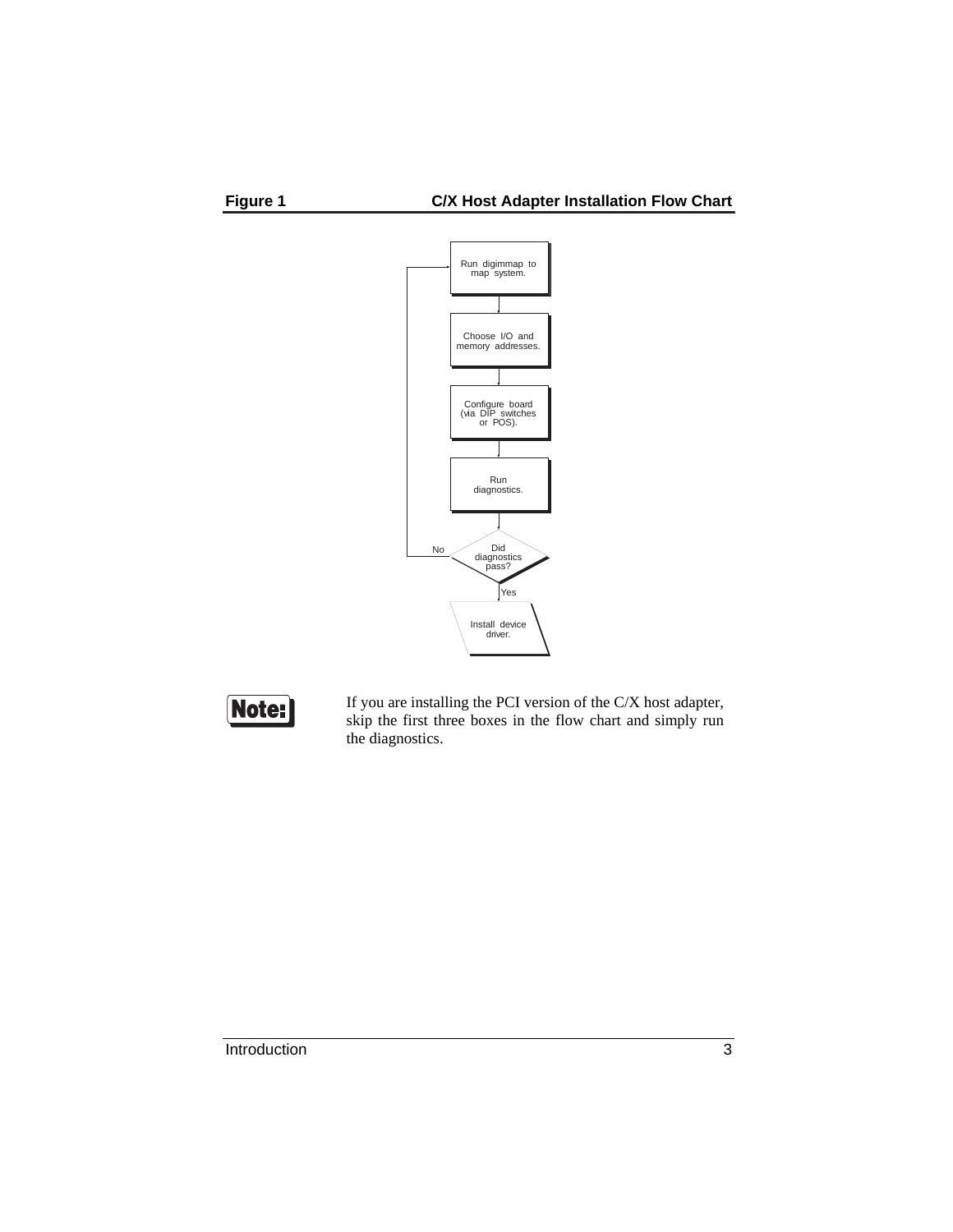### **Memory Map Utility**



If you are installing the PCI version of the C/X host adapter, skip this procedure. PCI boards are mapped automatically.

The memory map utility, **DIGIMMAP.EXE**, is an MS-DOS based executable program that is designed to aid in the installation of Digi hardware by detailing locations in memory that are available for the Digi product.

To run **DIGIMMAP.EXE**, follow this procedure:

- **1.** Boot your system normally. This should cause any adapters in your system to be initialized.
- **2.** Place a bootable DOS formatted diskette in drive A (or your boot drive, if different from drive A). This diskette must have no TSRs or memory managers present, or **DIGIMMAP** may give erroneous results (hint: rename **CONFIG.SYS** and **AUTOEXEC.BAT**, if present, so they are not executed during bootup).
- **3.** Press the <Ctrl>, <Alt> and <Delete> keys simultaneously to reboot your machine. DO NOT press the RESET button or cycle power to reboot; resetting the machine may turn off any adapters that were activated in Step 1.
- **4.** Now place the Digi Diagnostics diskette in the diskette drive and enter: **A:\CISC\DIGIMMAP** (assuming that you put the diskette in drive A).
- **5.** After reading the initial screen, press  $\leq E$  to execute the utility.
- **6.** The center column will contain a list of 32K starting addresses which appear to be available. Write down several of these addresses (some devices can fool the memory mapper by turning their memory off, making the area appear to be available). A good order for trying addresses is:
	- 1. Addresses beginning with "**D**" (D0000h & D8000h)
	- 2. Addresses beginning with "**C**" (C0000h & C8000h)
	- 3. Addresses beginning with "**E**" (E0000h & E8000h)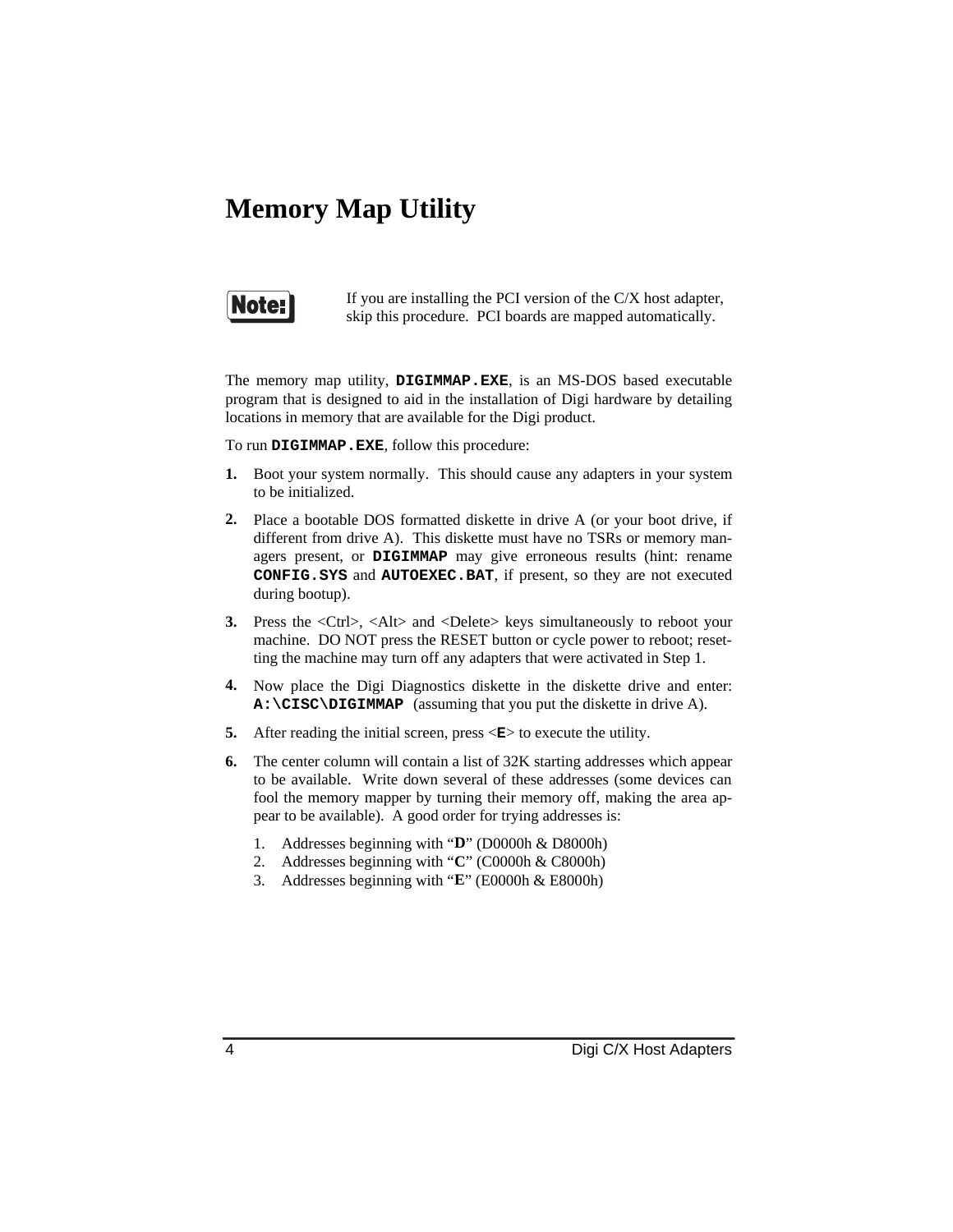### **User Diagnostics**

#### **ISA, EISA and Micro Channel Host Adapters**

The **\CISC** directory on the Digi Diagnostics diskette contains a user diagnostic program called **UD-CISC.EXE**.

- **1.** After starting MS-DOS, insert the Digi Diagnostics diskette in the diskette drive and enter **A:\CISC\UD-CISC** (assuming that you put the diskette in drive A).
- **2.** When asked for a board family, press <**A**>.
- **3.** Now you need to enter at least two parameters: the host adapter's I/O address (as set on the DIP switches; see page 10) and the Host Base Address (the starting address of the board's dual ported memory—use the memory map utility **DIGIMMAP.EXE** to find a good address to use).

Depending on the version of the diagnostic program, the other parameters may already be filled in with default values; if they are not, enter the following values:

| Window Size:         | 32K             |
|----------------------|-----------------|
| IRO:                 | <b>Disabled</b> |
| Machine Environment: | <b>ISA</b>      |
| Port:                | 1               |
| $EIA-232/422$ :      | 232             |
| Loopback:            | N <sub>0</sub>  |
| Continuous Test:     | Yes             |
| Stop on first:       | Yes             |

- **4.** Now press  $\langle \mathbf{E} \rangle$  to start the tests. The tests will be run consecutively, and pass/fail status will be indicated on the right hand side of your screen.
- **5.** If all the tests pass, the board is functioning correctly and you are ready to install the device driver software. Make a note of the Host Base Address and I/O address before exiting the diagnostic program (you will need to specify these when you install the device driver software).
- **6.** If failures occur, the most likely cause is a memory conflict. Try a different Host Base Address and execute the diagnostics again. If you get a Hardware Reset Error, try a different I/O address (be sure to set the DIP switches for the new address).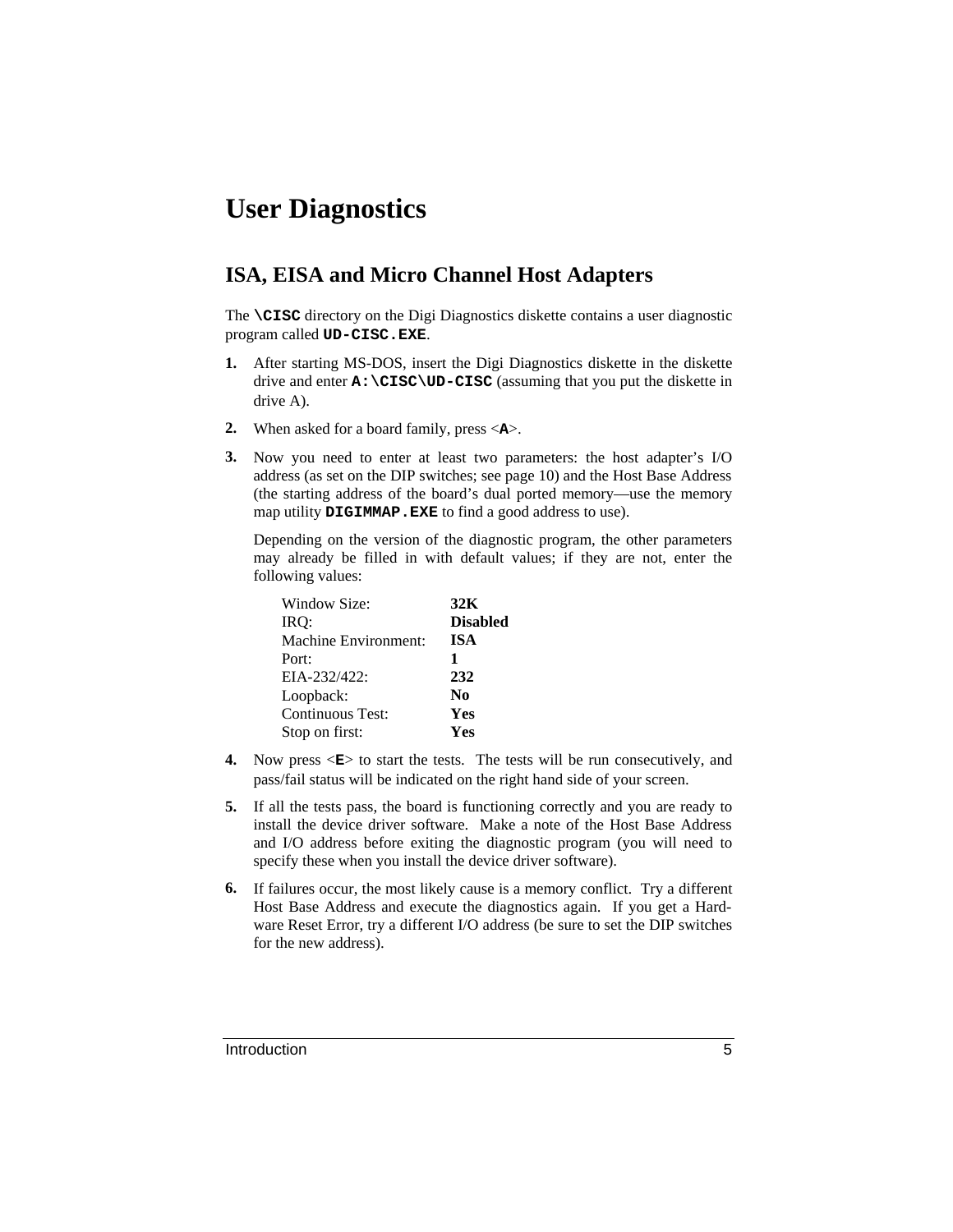#### **PCI Host Adapters**

The **\PCI** directory on the Digi Diagnostics diskette contains a user diagnostic program called **UD-PCI.EXE**.

- **1.** After starting MS-DOS, insert the Digi Diagnostics diskette in the diskette drive and enter  $A: \P C I \U D- P C I$  (assuming that you put the diskette in drive A).
- **2.** When asked for a board family, press <**A**>.
- **3.** The program will display the adapter base address that was assigned by the host. The other parameters are be filled in with the following default values:

| Port:            |                |
|------------------|----------------|
| EIA-232/422:     | 232            |
| Loopback:        | N <sub>0</sub> |
| Continuous Test: | Yes            |
| Stop on first:   | <b>Yes</b>     |

- **4.** Now press  $\leq$ **E**> to start the tests. The tests will be run consecutively, and pass/fail status will be indicated on the right hand side of your screen.
- **5.** If all the tests pass, the board is functioning correctly and you are ready to install the device driver software.



For more information on the diagnostic software, see the text files **USERPCI.TXT** and **RELNOT-P.TXT**, in the **\PCI** directory of the Digi Diagnostics diskette.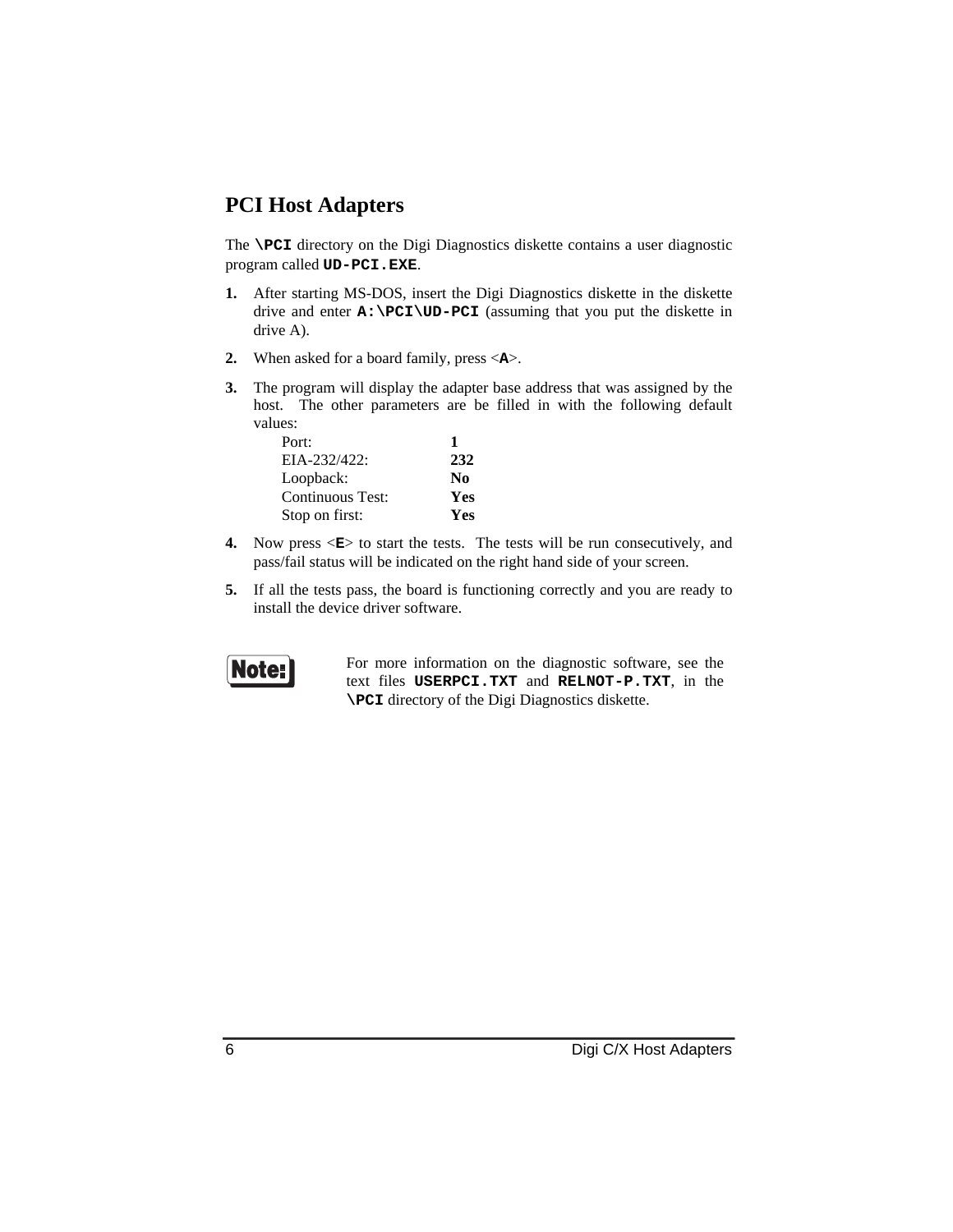# **Installation**

Installation of the Digi C/X system consists of configuring and installing the host adapter in your computer, connecting one or more C/CON-16 concentrators and installing the device driver software. This manual covers the C/X host adapter installation—installation of the device driver software and connection of C/CON-16 concentrator(s) are described in separate manuals.

This section is divided into four subsections, for the PCI, ISA, EISA and Micro Channel versions of the host adapter.



Before installing your Digi C/X host adapter, be sure to write down the serial number of your board. You will be asked for it if you need to call Technical Support.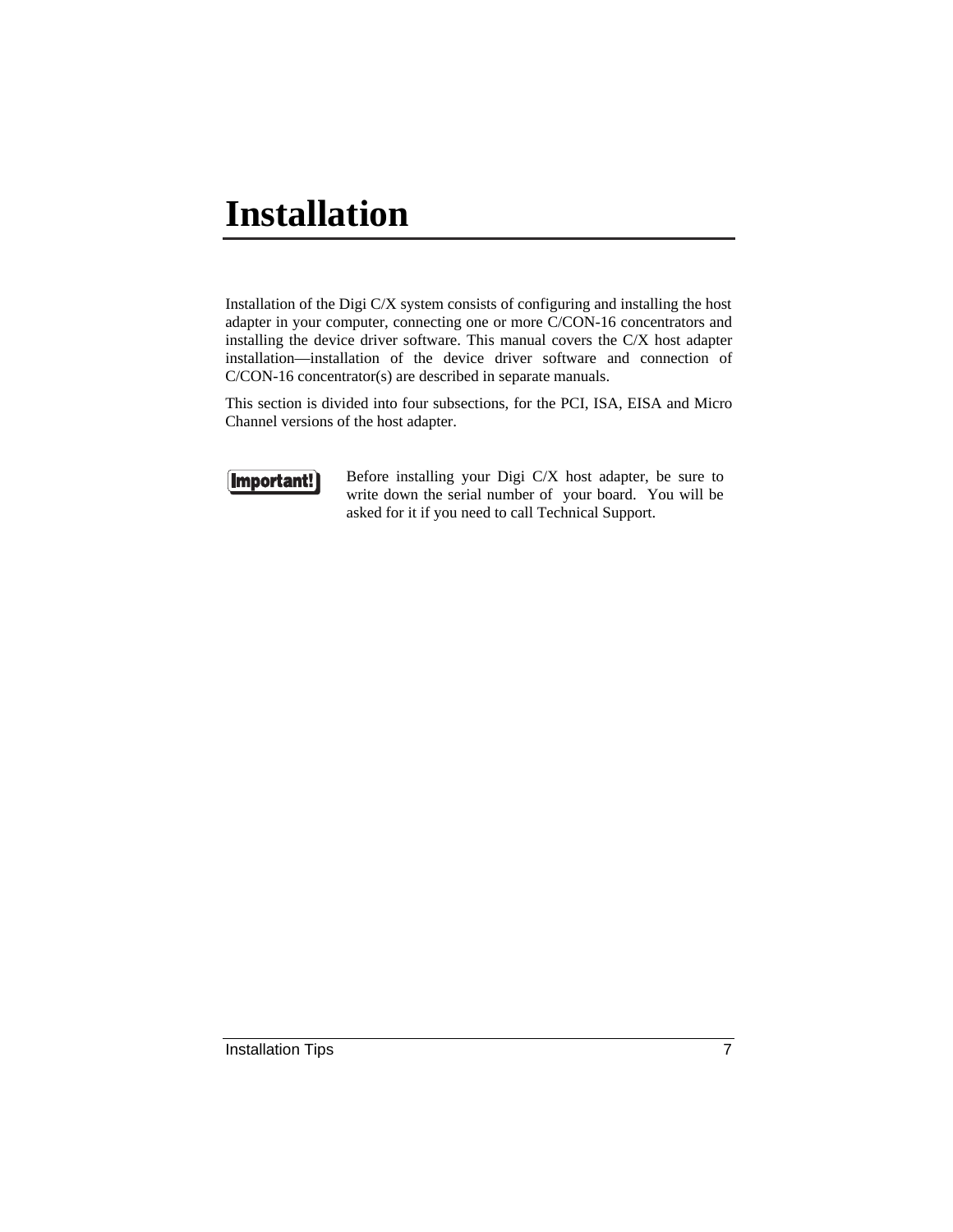### **PCI Host Adapters**

#### **Configuring the Host Adapter**

No hardware configuration is required for PCI host adapters.

#### **Installing the PCI Host Adapter in your Computer**

- **1.** Turn off your computer's power and remove the cover (refer to your computer's manual for instructions on cover removal and option board installation and cautions).
- **2.** Locate an available PCI slot in your computer and remove the slot plate.
- **3.** Plug the host adapter into the PCI slot and screw the endplate to the computer chassis.
- **4.** Replace your computer's cover.



PCI C/X host adapters are shipped with a diagnostic diskette. The MS-DOS based diagnostic program, **UD-PCI.EXE**, will help verify correct installation of the host adapter, and help identify possible hardware problems. See the text file, **USERPCI.TXT**, for complete instructions, and **RELNOT-P.TXT** for release information.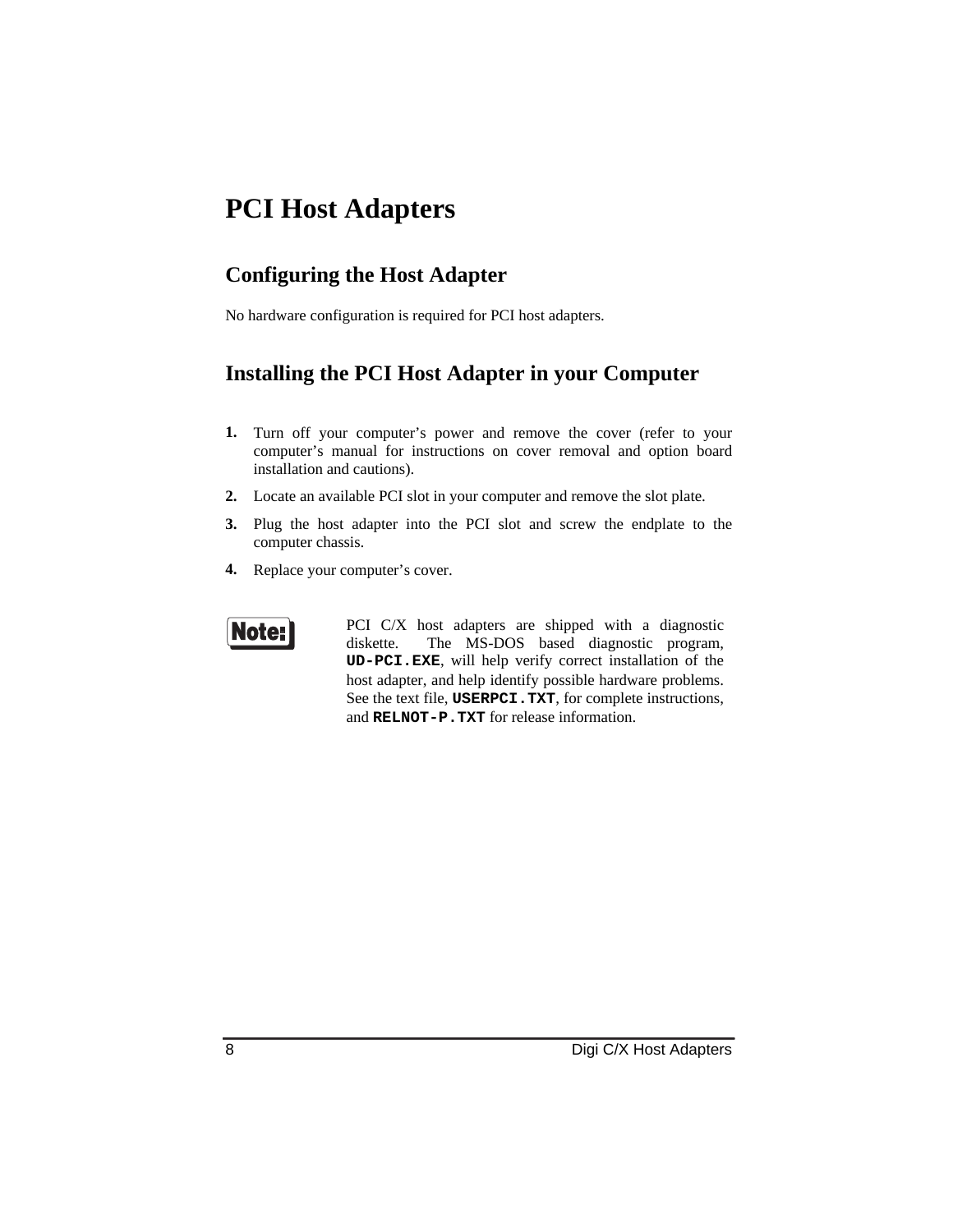#### **Synchronous Lines**

C/X host adapters have two EIA-422 synchronous serial lines for communication with the concentrators. The locations of the synchronous connectors are shown below.

Connection of concentrators to the EIA-422 synchronous lines of the C/X host adapters is discussed in detail in the *Installation Guide* for the concentrators.

#### **Figure 2 C/X - PCI Host Adapter Synchronous Connectors**





**If you are installing this host adapter in an AIX system, the positions of Line 1 and Line 2 are reversed.**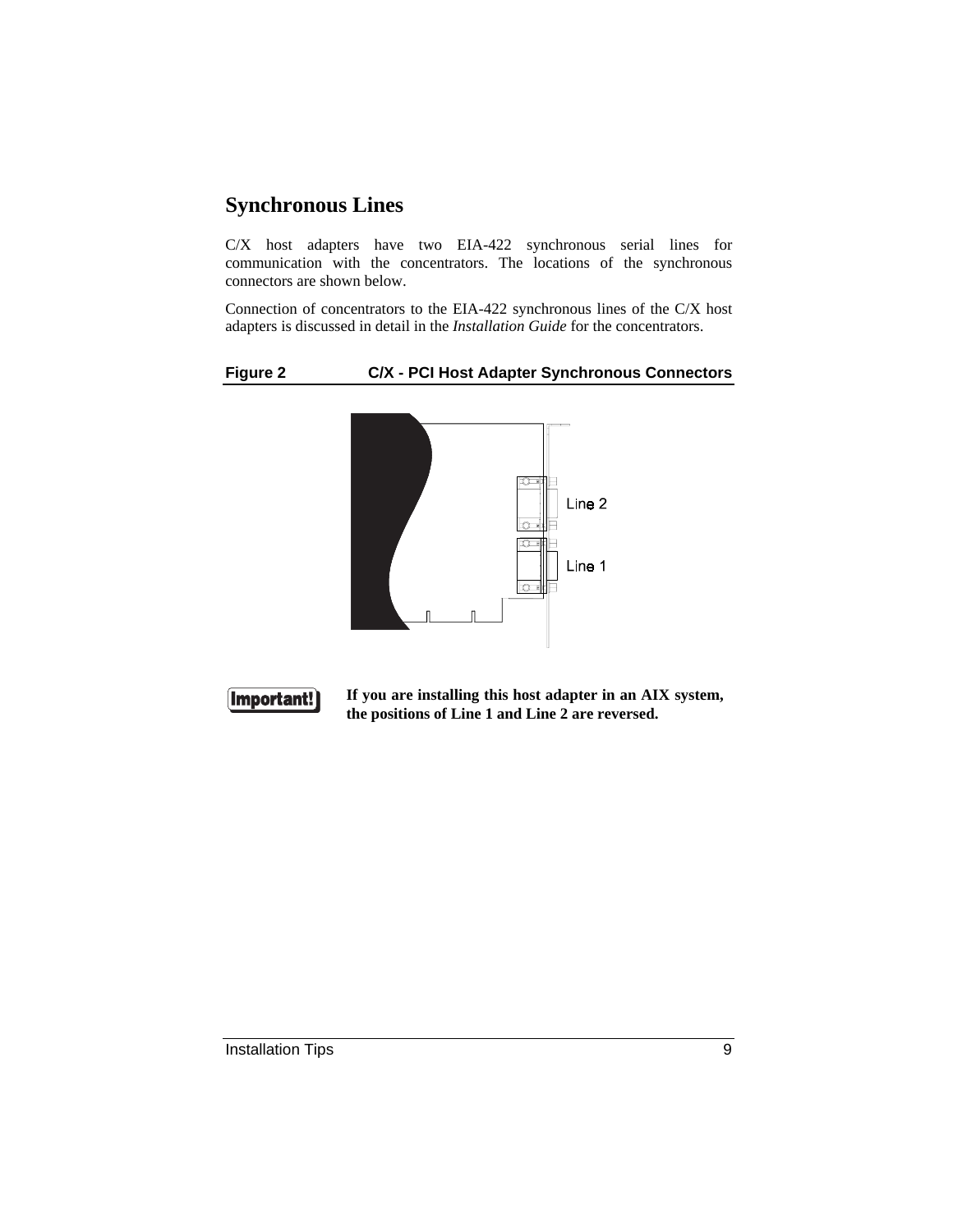### **ISA Host Adapters**

#### **Setting the I/O Port Starting Address**

The ISA C/X host adapter uses four bytes of address space on the host computer's I/O bus. Before installing the host adapter, the board's I/O port starting address must be set on DIP switch SW1 (located on the top edge of the board). To insure flexibility, seven I/O port address ranges are available: 108h-10Bh, 118h-11Bh, 128h-12Bh, 208h-20Bh, 228h-22Bh, 308h-30Bh and 328h-32Bh. Choose one of the starting addresses and set SW1-1, 2 and 3 as shown in Figure 2, below.



#### **Figure 3 DIP Switch Settings for I/O Port Starting Address**



#### **Jumper Settings**

There are five jumpers on the host adapter. These jumpers are set in the factory, and must not be changed.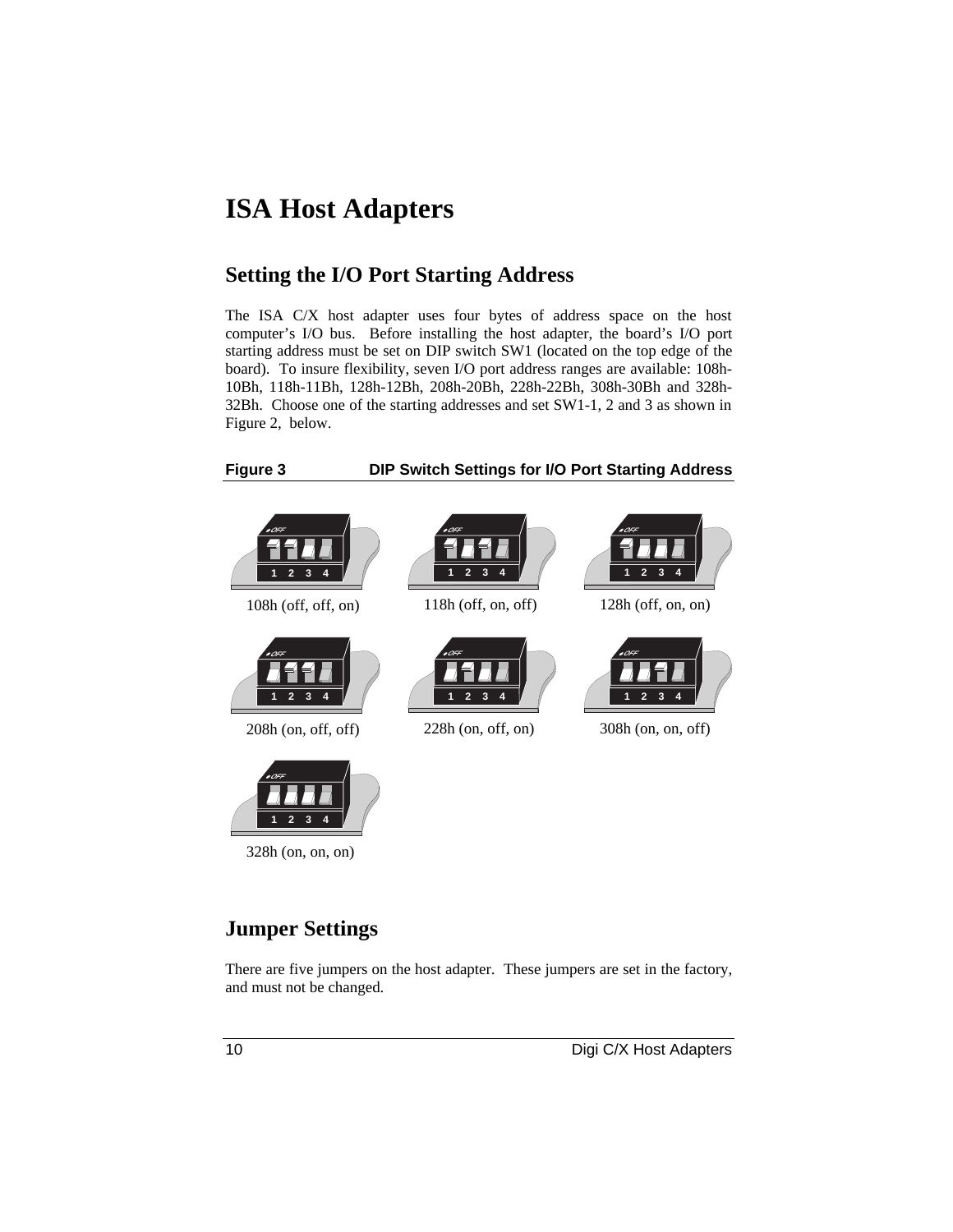#### **Installing the ISA Host Adapter in your Computer**

- **1.** Turn off your computer's power and remove the cover (refer to your computer's manual for instructions on cover removal and option board installation and cautions).
- **2.** Locate an available 16-bit AT slot in your computer and remove the slot plate.
- **3.** Plug the host adapter into the ISA slot and screw the endplate to the computer chassis.
- **4.** Replace your computer's cover.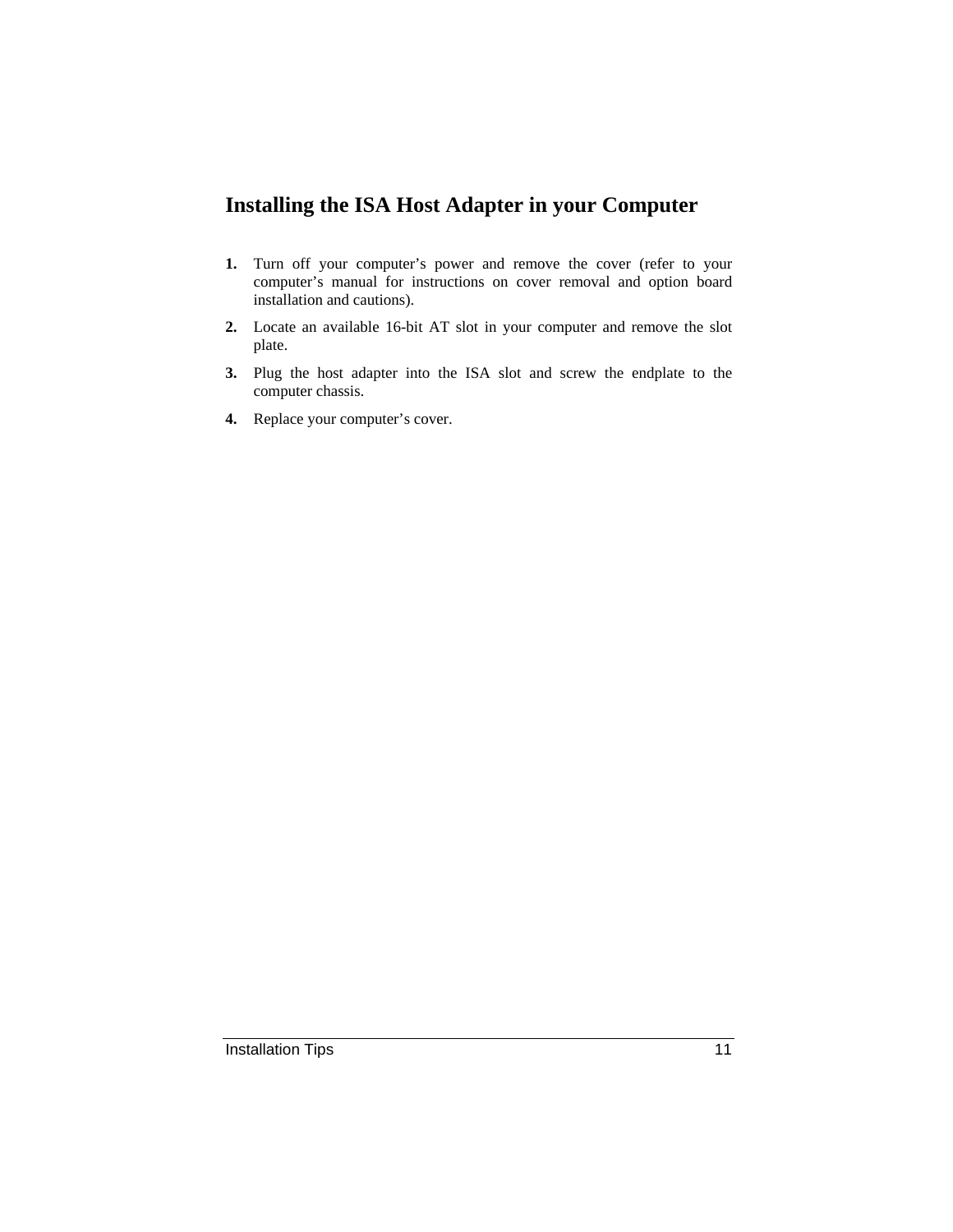#### **Synchronous Lines**

C/X host adapters have two EIA-422 synchronous serial lines for communication with the concentrators. The locations of the synchronous connectors are shown below.

Connection of concentrators to the EIA-422 synchronous lines of the C/X host adapters is discussed in detail in the *Installation Guide* for the concentrators.

#### **Figure 4 C/X - ISA Host Adapter Synchronous Connectors**





**If you are installing this host adapter in an AIX system, the positions of Line 1 and Line 2 are reversed.**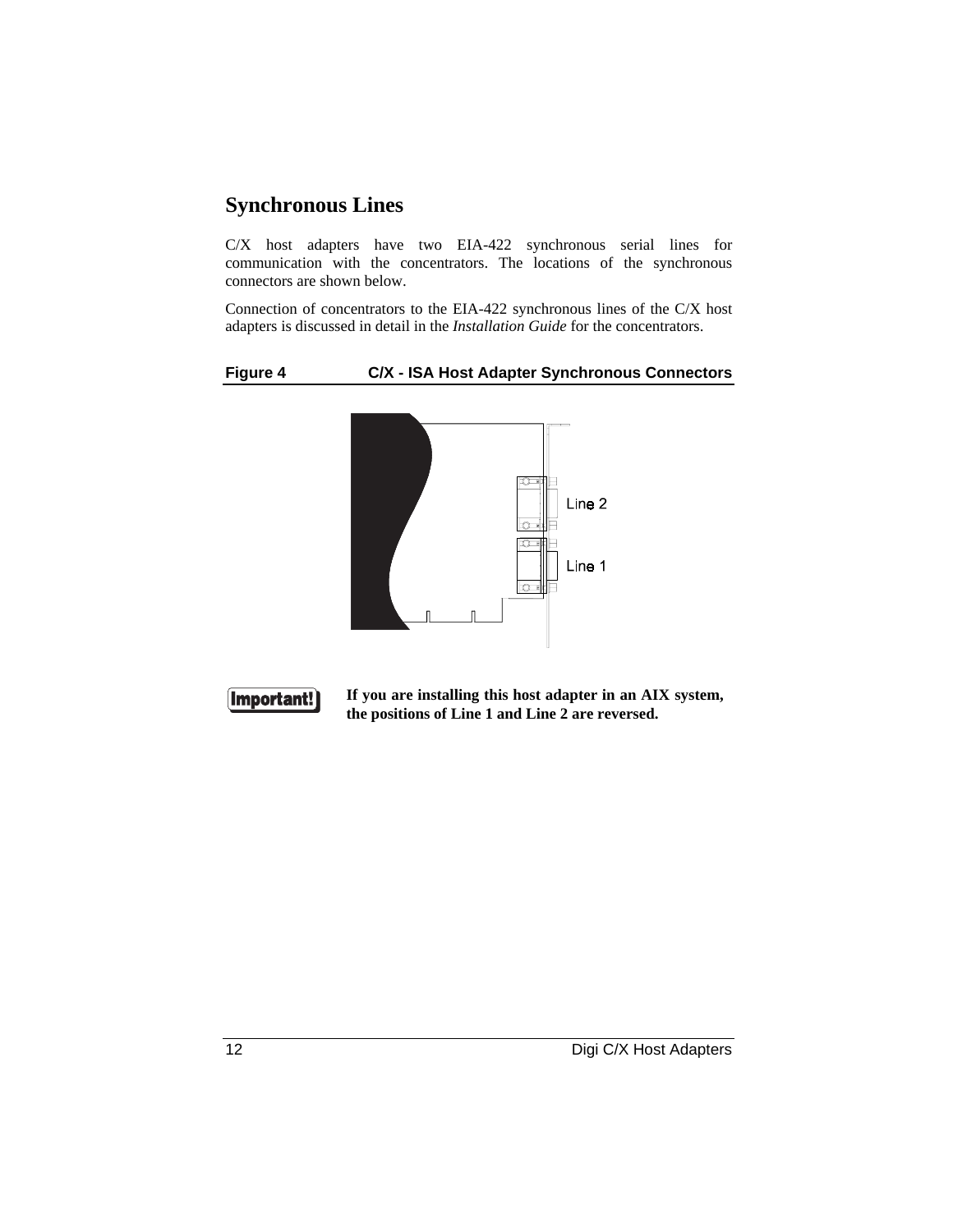### **EISA Host Adapters**

#### **Jumper Setting**

There is one jumper, J1 on the EISA C/X host adapter. J1 is set in the factory, and must not be changed.

### **Installing the EISA Host Adapter in your Computer**

- **1.** Turn off your computer and disconnect any attached peripheral devices.
- **2.** Remove the cover from the computer. Refer to your system's documentation for instructions on how to remove the cover, and for other add-in board installation instructions and precautions.
- **3.** Unscrew and remove the external slot cover plate from the slot into which you wish to install the C/X host adapter.
- **4.** Carefully insert the C/X host adapter into the slot in the computer. Press the board firmly into the EISA bus connector, and replace the screw in the host adapter's endplate.
- **5.** Replace the computer's cover.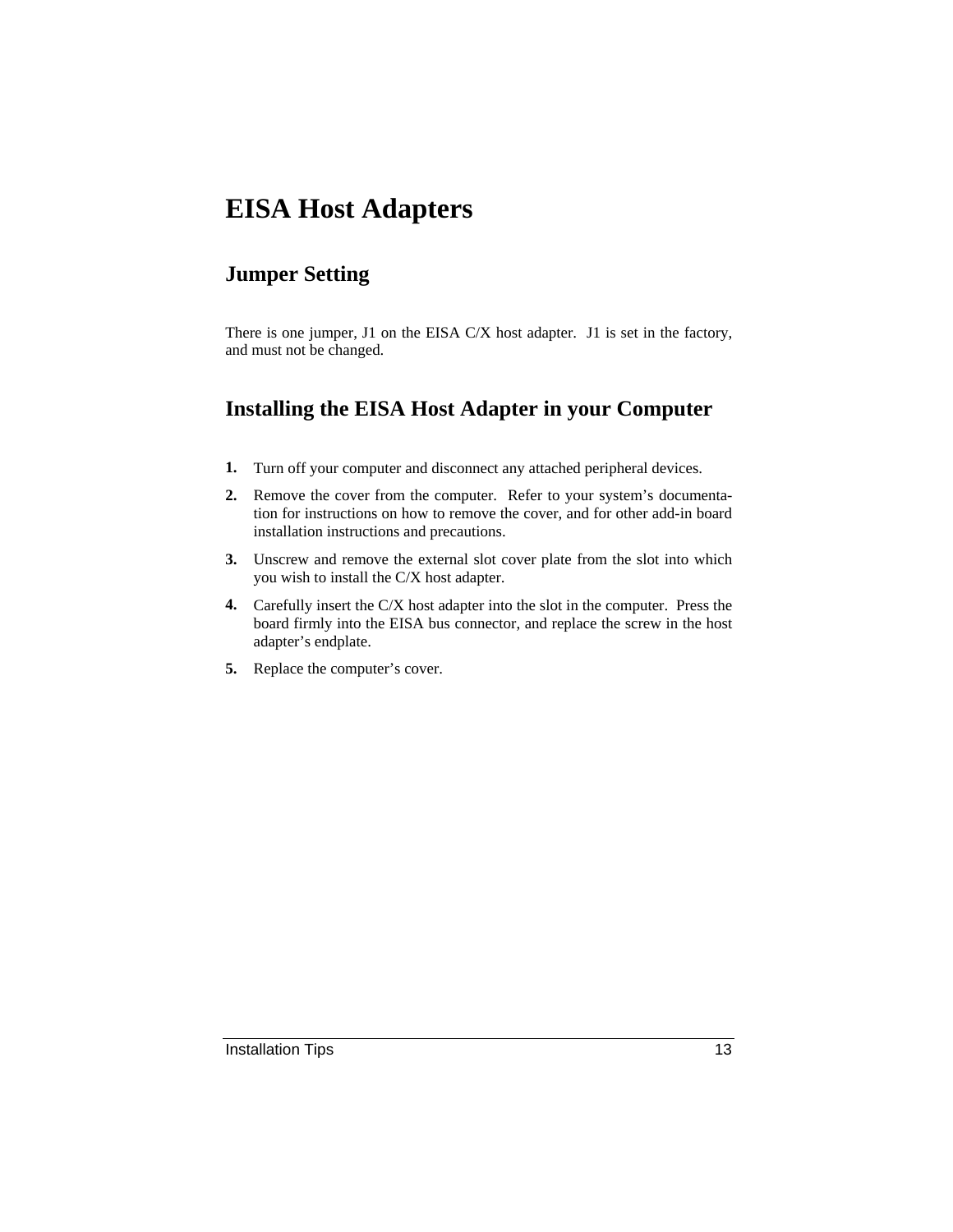#### **System Configuration**

- **1.** Boot up your EISA system with the EISA Configuration Diskette. During the boot-up process, the system should display a message to the effect that an unknown board has been found. This is the C/X host adapter installed in the previous procedure.
- **2.** When the boot-up has been completed, copy the file **!DBI0102.CFG** from the Digi distribution diskette to your EISA system's Configuration Diskette.
- **3.** Run the configuration program to add the EISA host adapter.
- **4.** From the **Edit** pull-down menu, select **Add**. The program will display a list of the **.CFG** configuration files for boards; select **C/X Host Adapter**. (If this is not displayed as an option, you may not have copied the **.CFG** file to the correct directory in Step 2.
- **5.** Use a mouse, or the arrow keys and Tab key to pull down the **View** menu, and choose **Detailed by Slot**. Next, use the up and down arrow keys to move to "**C/X Host Adapter**" and press <Enter>. You should see a screen similar to the following:

| Communications board |        | Added |
|----------------------|--------|-------|
|                      |        |       |
|                      |        |       |
|                      |        |       |
|                      |        |       |
|                      | Slot 4 |       |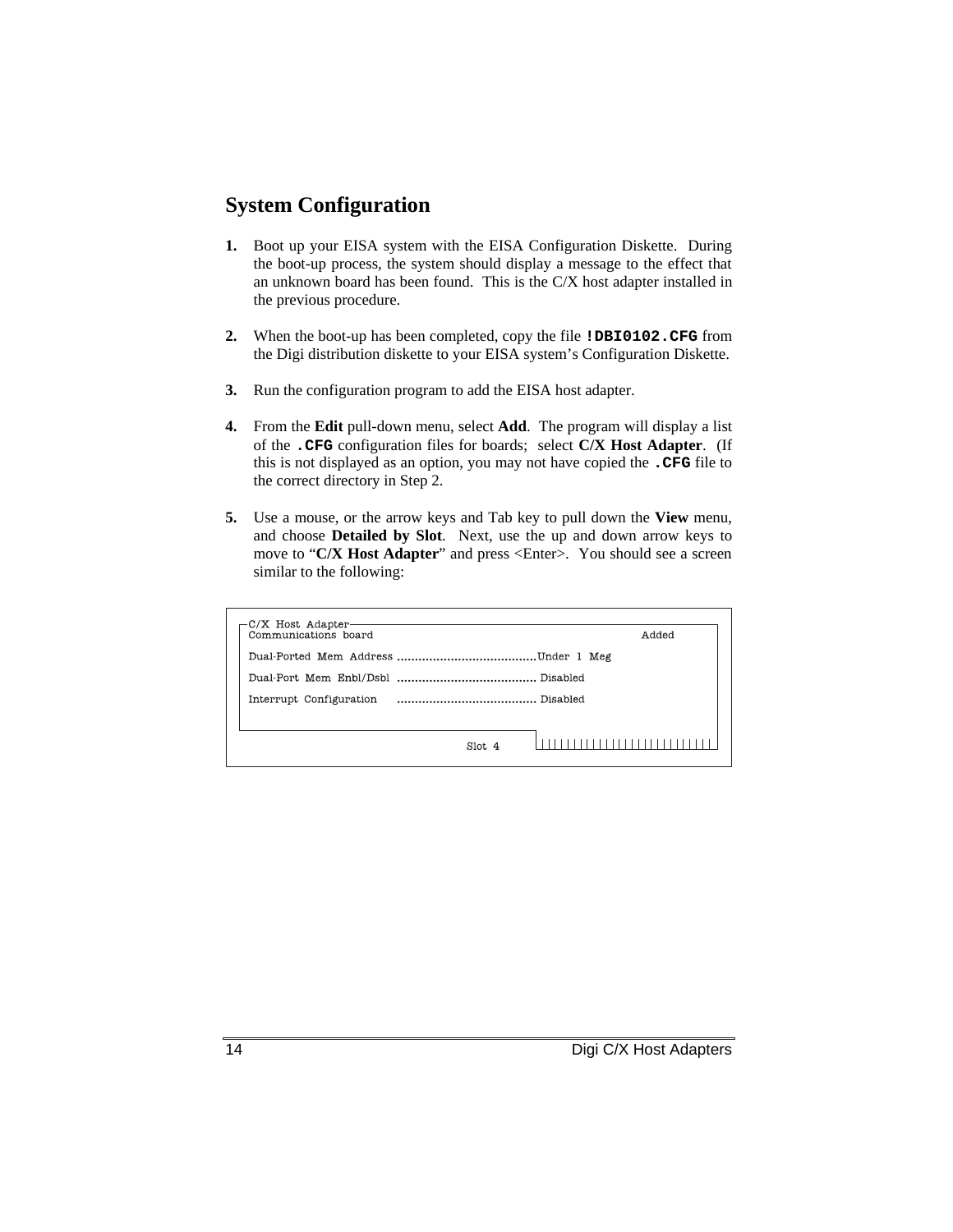**6.** Place the cursor on "**Dual-Ported Mem Address**" and press <Enter>. A screen similar to the following will appear:

| Memory Address | 80000h<br>88000h<br>90000h<br>98000h<br>A0000h<br>A8000h<br><b>B0000h</b><br><b>B8000h</b><br>C0000h<br>∵*<br>C8000h | Type: OTHER |  |
|----------------|----------------------------------------------------------------------------------------------------------------------|-------------|--|
| Size           | 8000h<br>$\rightarrow$                                                                                               |             |  |

The following address choices are available:

| <b>Below 1 Megabyte:*</b> |           |               |               |
|---------------------------|-----------|---------------|---------------|
| 80000h                    | 88000h    | 90000h        | 98000h        |
| A0000h                    | A8000h    | <b>B0000h</b> | <b>B8000h</b> |
| C0000h                    | C8000h    | D0000h        | D8000h        |
| E0000h                    | E8000h    | F0000h        | F8000h        |
| Above 1 Megabyte:         |           |               |               |
| F00000000h                | F1000000h | F2000000h     | F3000000h     |
| F4000000h                 | F5000000h | F6000000h     | F7000000h     |
| F8000000h                 | F9000000h | FA000000h     | FB000000h     |
| FC000000h                 | FD000000h | FE0000000h    | FF000000h     |
|                           |           |               |               |

*\* Although there are 16 choices offered for memory start addresses below 1 megabyte, a limited number of these choices is likely to be available. Of the 16, the best choices are probably D0000 and D8000. See the appendix on memory conflicts on page 25 for more information.*

*Multiple EISA C/X host adapters may share the same addresses.*

- **7.** Use the cursor keys to select one of the listed addresses, or press <Enter> to accept what the configuration program has chosen. Write this address down—you will need to know it when installing the device driver software.
- **8.** Leave the **Dual-Port Mem Enbl/Dsbl** at "**Disabled**".
- **9.** Leave the **Interrupt Configuration** at "**Disabled**".
- **10.** Pull down the **SYSTEM** menu, and choose "**Exit**". Make sure that you SAVE the new configuration as the program suggests.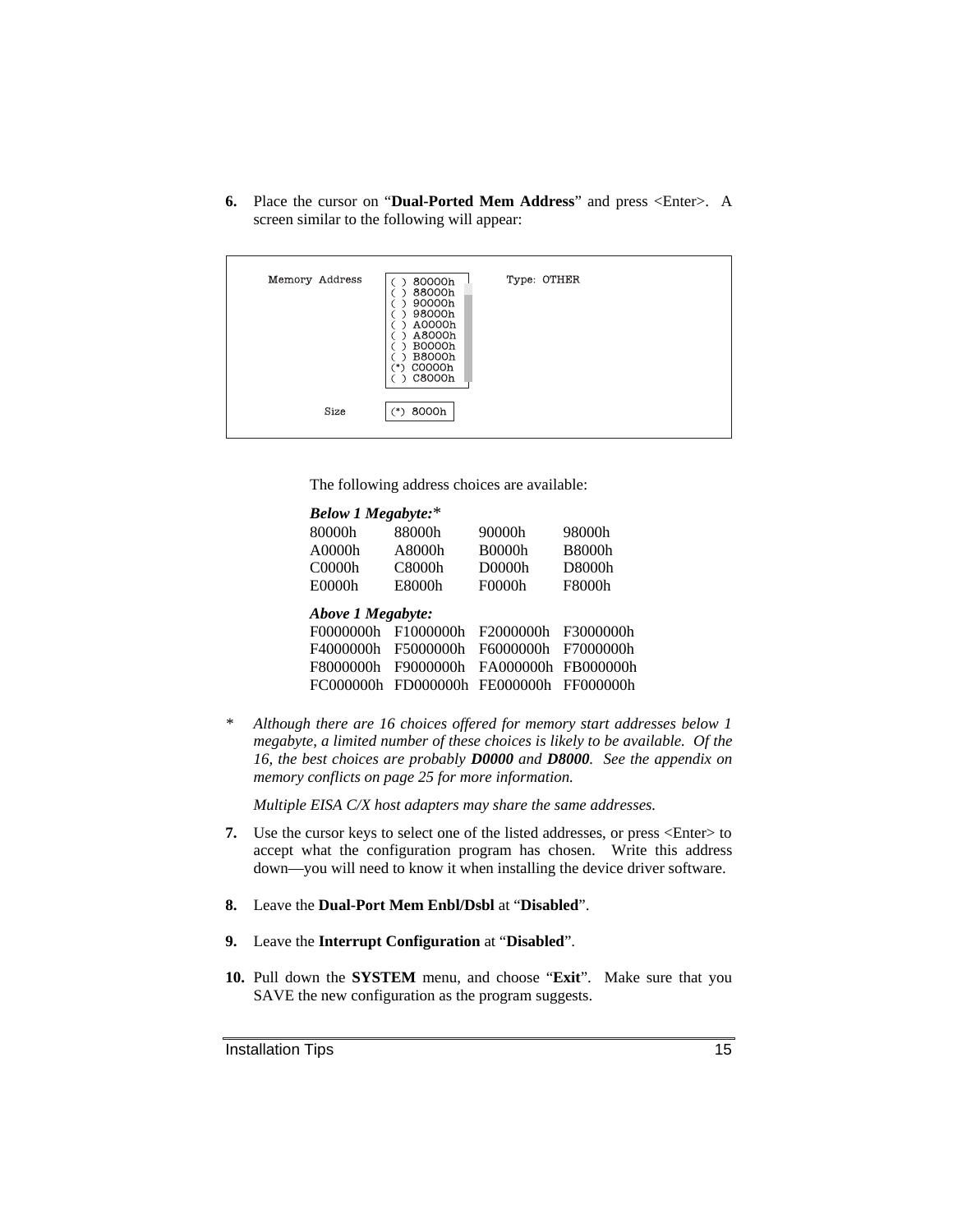### **Synchronous Lines**

C/X host adapters have two EIA-422 synchronous serial lines for communication with the concentrators. The locations of the synchronous connectors are shown below.

Connection of concentrators to the EIA-422 synchronous lines of the C/X host adapters is discussed in detail in the *Installation Guide* for the concentrators.

#### **Figure 5 C/X - EISA Host Adapter Synchronous Connectors**

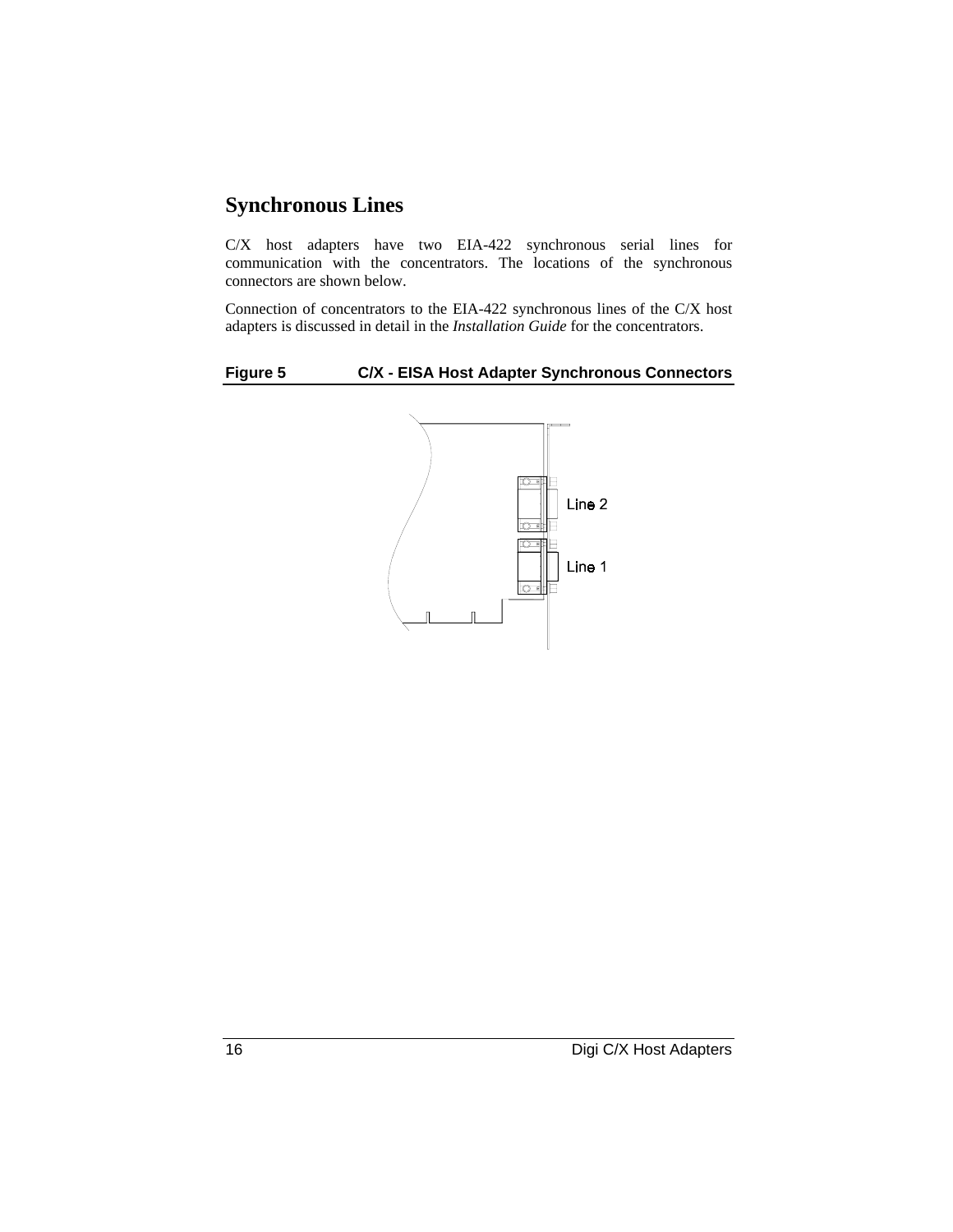### **Micro Channel Host Adapters**

#### **Jumper Settings**

There are three jumpers on the Micro Channel C/X host adapter.

J1 and J2 are set in the factory, and must not be changed.

J3 selects the POS ID for the board. When a jumper is placed on pins 1 and 2, the POS ID is **6FEC**. When the jumper is on pins 2 and 3, the POS ID is **6FE8**. The factory default position is pins 1 and 2 connected (POS ID=6FEC). See *Setting the POS ID*, below, for more information.



The C/X host adapter for installation under AIX has no jumper J3. The POS ID is hard-coded to **FF01**.

#### *Setting the POS ID*

Current Micro Channel C/X host adapters support 32-bit addressing, which allows the dual-ported memory to be mapped into any 32K byte region up to the 4 gigabyte limit. To maintain compatibility with previous versions of the board, the Micro Channel host adapter now has two POS IDs, selectable by jumper J3.

When J3 is set in the factory-default position, between pins 1 and 2, the POS ID is **6FEC**, which corresponds to ADF file **@6FEC.ADF**. This POS ID maintains compatibility with previous versions of the Micro Channel C/X host adapter.

When J3 is placed on pins 2 and 3, the POS ID is **6FE8**, which corresponds to ADF file **@6FE8.ADF**. This permits full 32-bit addressing.

#### **Important!**

Device driver software released prior to 11/1/92 does not support 32-bit addressing for the Micro Channel C/X host adapter. When using this software, the POS ID *must* be set to **6FEC** (jumper J3, pins 1 and 2 connected). For software releases after 11/1/92, check the release notes to determine whether 32-bit addressing is supported.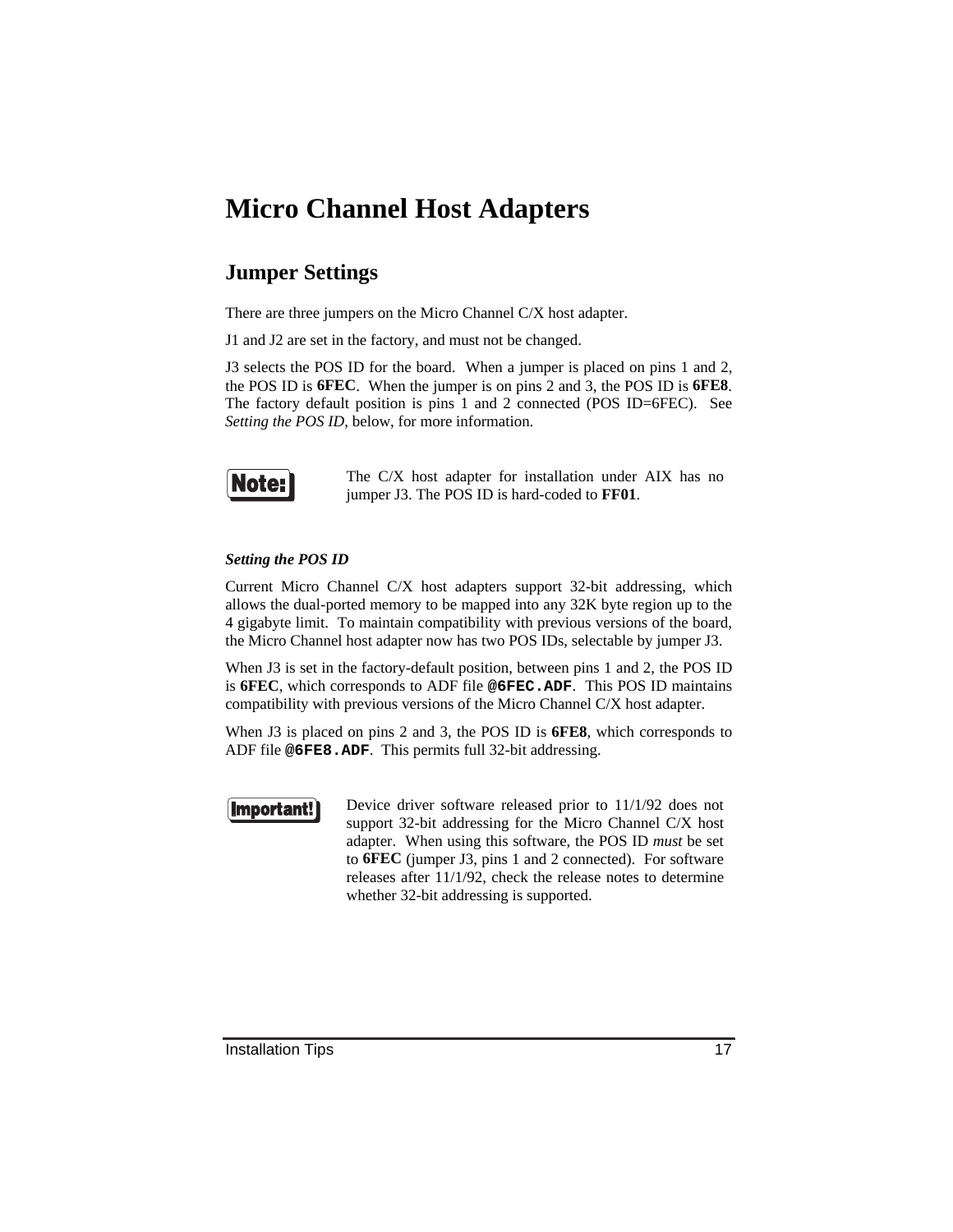#### **Installing the Micro Channel Host Adapter in your Computer**

- **1.** Turn off your computer's power and remove the cover (refer to your computer's manual for instructions on cover removal and option board installation and cautions).
- **2.** Locate an available Micro Channel slot in your computer and remove the external slot plate (you will need to loosen the thumbscrew to do this). The C/X host adapter can be installed in either a 16 or 32-bit slot—note, however, that if a 16-bit slot is used, the memory start address is limited to one of the choices *below* 1 megabyte or in the sixteenth megabyte (i.e. 24 bit addresses; see *Jumper Settings*, on the preceding page). *If you plug the board into a 16-bit slot, be sure that the exposed 32-bit extension does not come into contact with any components on the motherboard.*
- **3.** Plug the host adapter into the Micro Channel slot, making sure that the "fork" is in position under the endplate thumbscrew. Tighten the thumbscrew.
- **4.** Replace your computer's cover.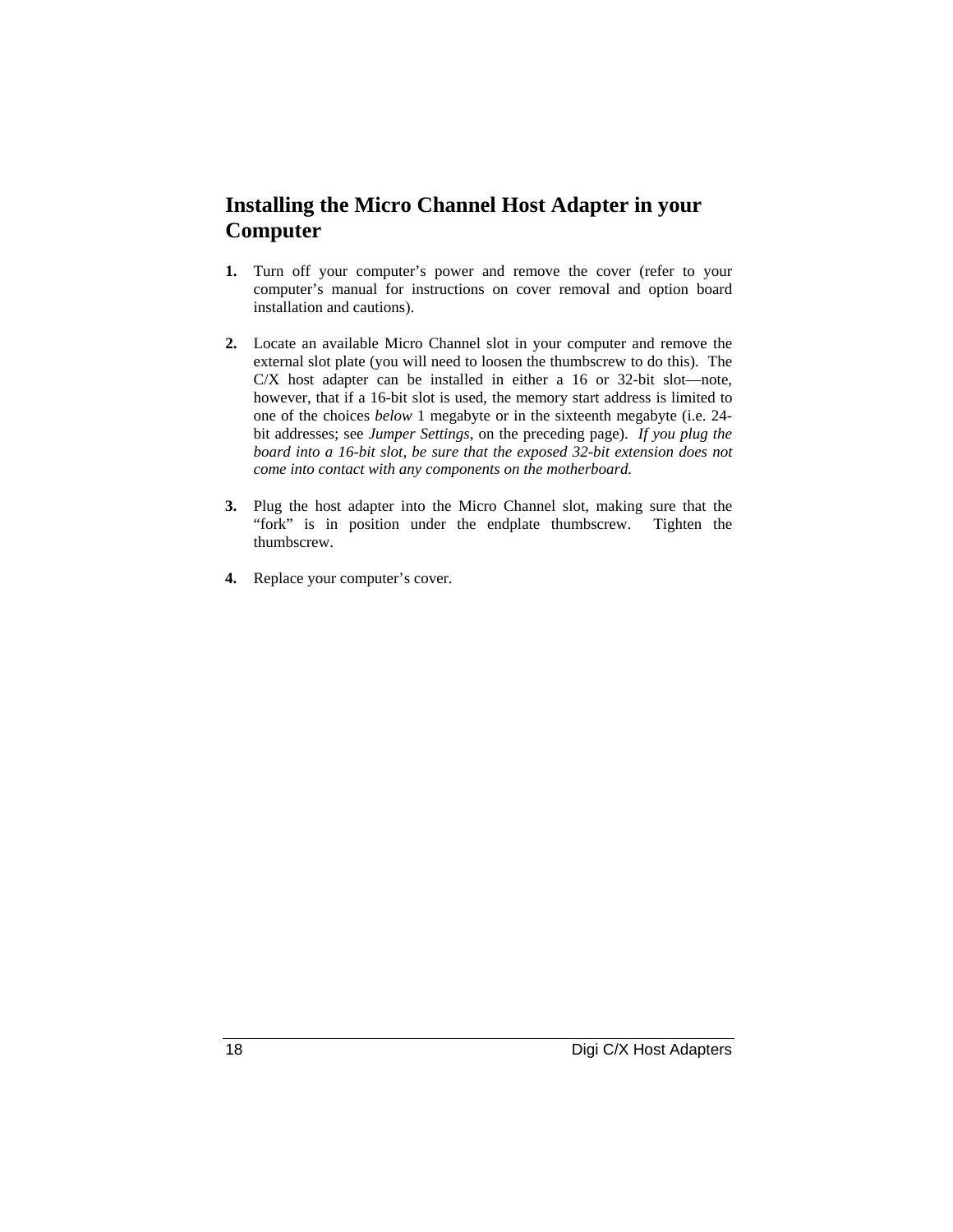#### **Configuring the Host Adapter**

### Note:

This procedure is necessary for **PS/2** compatible machines only. If you are installing the host adapter in an **RS-6000** system, skip this procedure.

- **1.** Insert your *working* copy (don't use the original copy) of the IBM Reference Diskette into your boot drive (Drive A) and turn on the computer's power. Expect an error message—the host adapter board won't be found in the configuration file at this point.
- **2.** Select "**Copy an Option Diskette**" from the main menu. Follow the instructions given on your computer screen for copying ADF files onto your Reference Diskette.
- **3.** Select "**Set Configuration**" from the main menu. Then select "**Run Automatic Configuration**" from the Set Configuration menu. Auto-Config will find non-conflicting address and interrupt parameters for the board for you. If you choose to set the parameters manually, you will be given the following choices:

#### **Memory Start Address:**

*POS ID 6FEC:*

0C0000h, 0C8000h, 0D0000h, 0D8000h (1st megabyte); F80000h, FA0000h or FC0000h (16th megabyte).

*POS ID 6FE8:*

0C0000h, 0C8000h, 0D0000h, 0D8000h (1st megabyte); F80000h, FA0000h, FC0000h (16th megabyte); F0000000h, F2000000h, F4000000h, F6000000h, F8000000h or FC000000h (4th gigabyte).

*(see page 17 for information about POS IDs)*

**I/O Port Address:**

108h, 118h, 128h, 208h, 228h, 308h or 328h.

#### **Interrupt Select:**

IRQ 3, 5, 7, 10, 11, 12, 15 or None (disabled).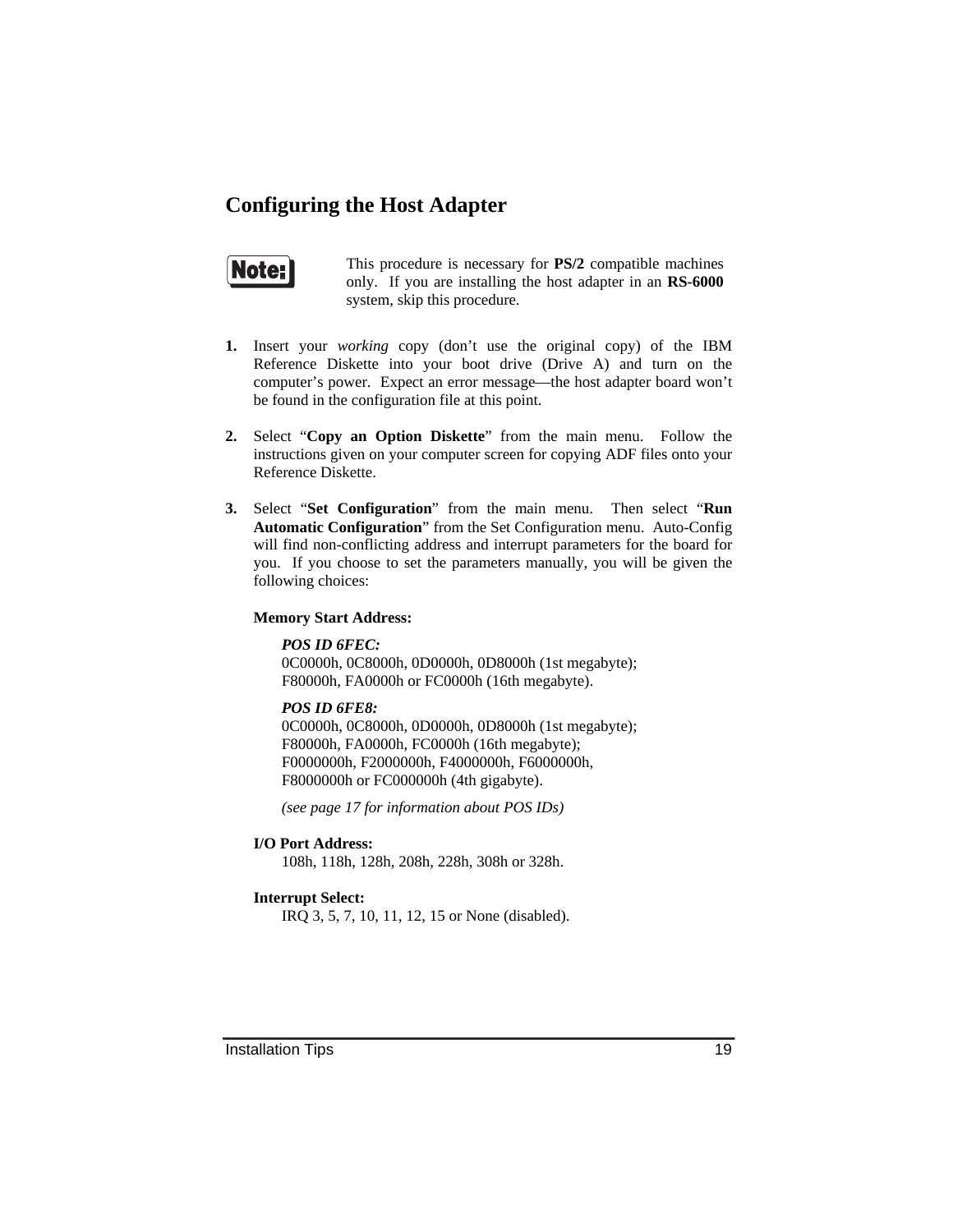#### **Synchronous Lines**

C/X host adapters have two EIA-422 synchronous serial lines for communication with the concentrators. The locations of the synchronous connectors are shown below.

Connection of concentrators to the EIA-422 synchronous lines of the C/X host adapters is discussed in detail in the *Installation Guide* for the concentrators.

#### **Figure 6 C/X - MC Host Adapter Synchronous Connectors**





**If you are installing this host adapter in an AIX system, the positions of Line 1 and Line 2 are reversed.**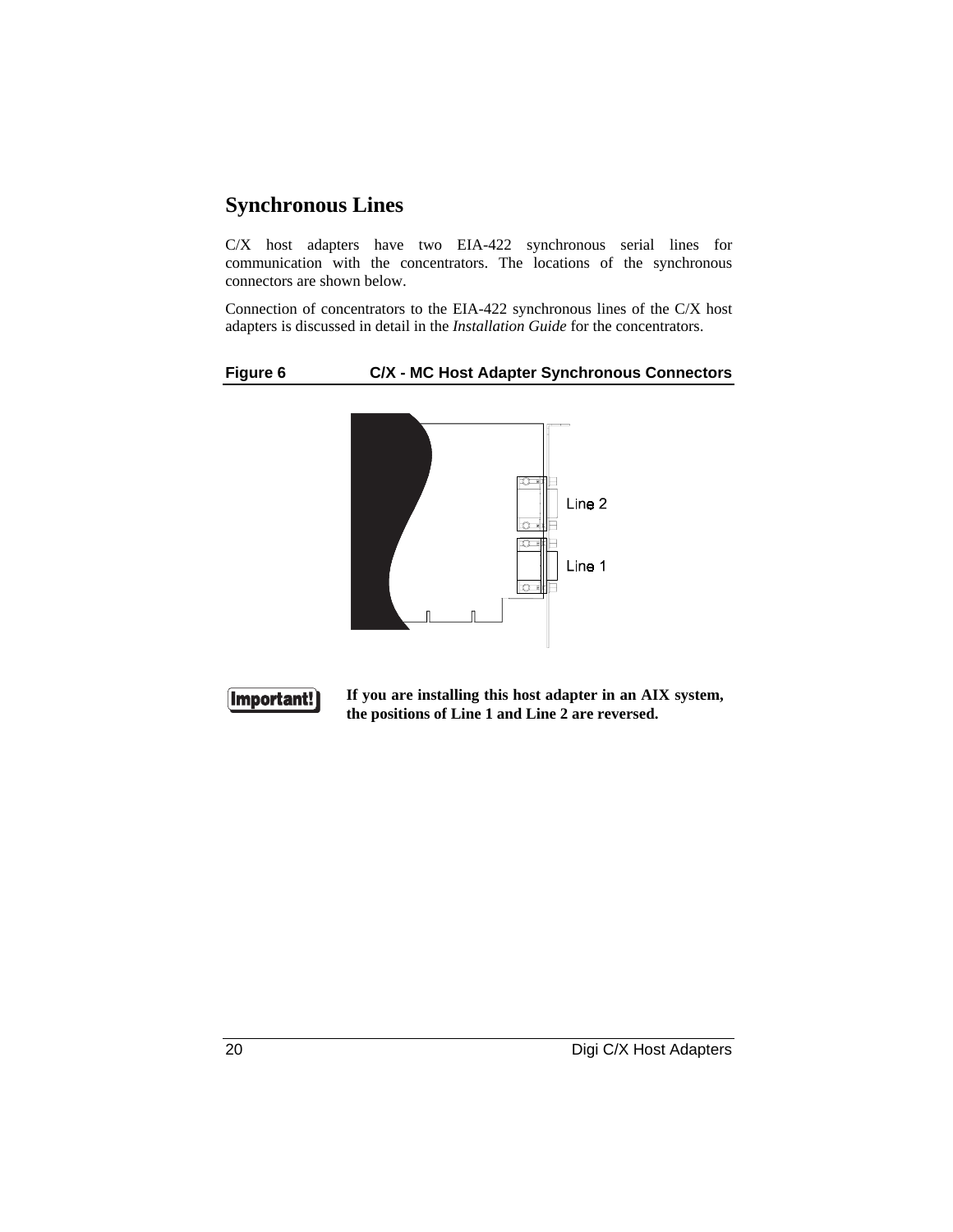# **Specifications**

### **PCI Host Adapter**

### **Power Requirements**

| $+5$ Volts $\pm$ 5%  | 0.9 amps typical     |
|----------------------|----------------------|
| $+12$ Volts $\pm$ 5% | 20 milliamps typical |
| $-12$ Volts $\pm$ 5% | 20 milliamps typical |

### **Environmental**

| Temperature              | $10^{\circ}$ C to 55 $^{\circ}$ C |
|--------------------------|-----------------------------------|
| <b>Relative Humidity</b> | 5% to 90%                         |
| Air Movement             | 30 CFM Forced                     |

| Length: | 6.875 inches | Width:  | .570 inches |
|---------|--------------|---------|-------------|
| Height: | 4.2 inches   | Weight: | 5.45 ounces |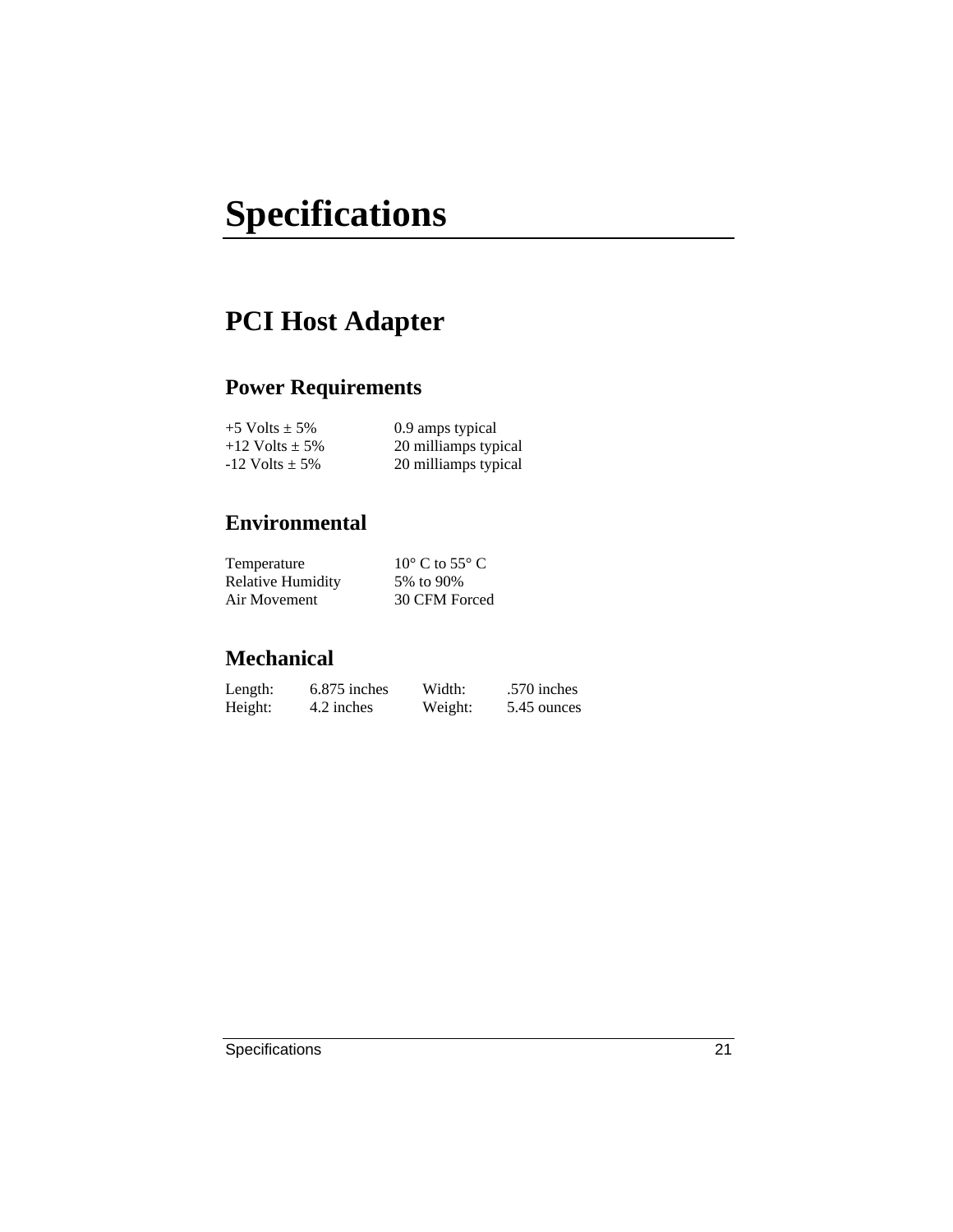### **ISA Host Adapter**

### **Power Requirements**

| $+5$ Volts $\pm$ 5%  | 2.0 amps typical     |
|----------------------|----------------------|
| $+12$ Volts $\pm$ 5% | 40 milliamps typical |
| $-12$ Volts $\pm$ 5% | 40 milliamps typical |

### **Environmental**

| Temperature              | $10^{\circ}$ C to 55 $^{\circ}$ C |
|--------------------------|-----------------------------------|
| <b>Relative Humidity</b> | 5% to 90%                         |
| Air Movement             | 30 CFM Forced                     |

| Length: | 10.8 inches | Width:  | .6 inches |
|---------|-------------|---------|-----------|
| Height: | 4.1 inches  | Weight: | 9 ounces  |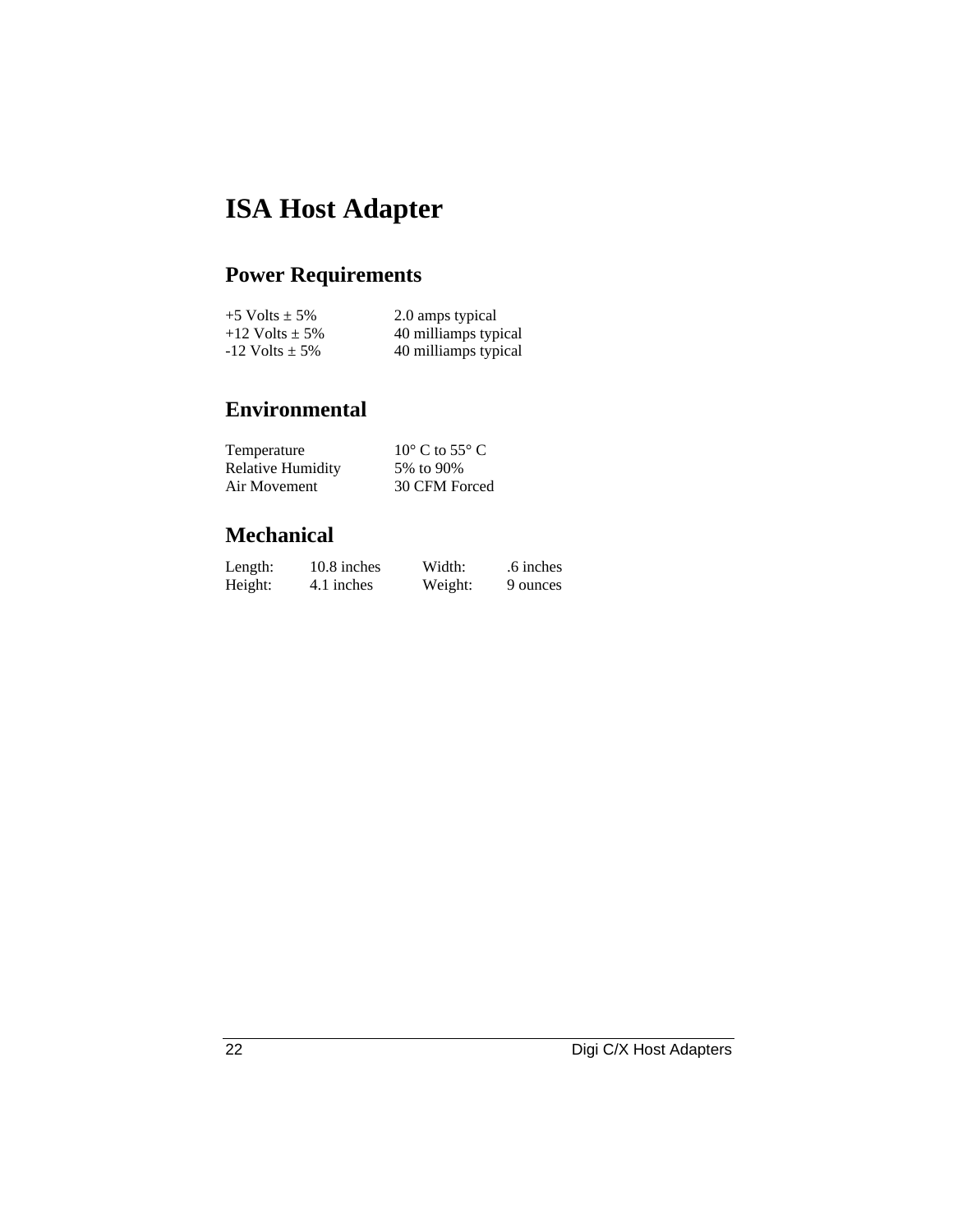### **EISA Host Adapter**

### **Power Requirements**

| $+5$ Volts $\pm$ 5%  | 2.0 amps typical     |
|----------------------|----------------------|
| $+12$ Volts $\pm$ 5% | 40 milliamps typical |
| $-12$ Volts $\pm$ 5% | 40 milliamps typical |

### **Environmental**

| Temperature              | $10^{\circ}$ C to 55 $^{\circ}$ C |
|--------------------------|-----------------------------------|
| <b>Relative Humidity</b> | 5% to 90%                         |
| Air Movement             | 30 CFM Forced                     |

| Length: | 11 inches  | Width:  | .6 inches |
|---------|------------|---------|-----------|
| Height: | 3.7 inches | Weight: | 9 ounces  |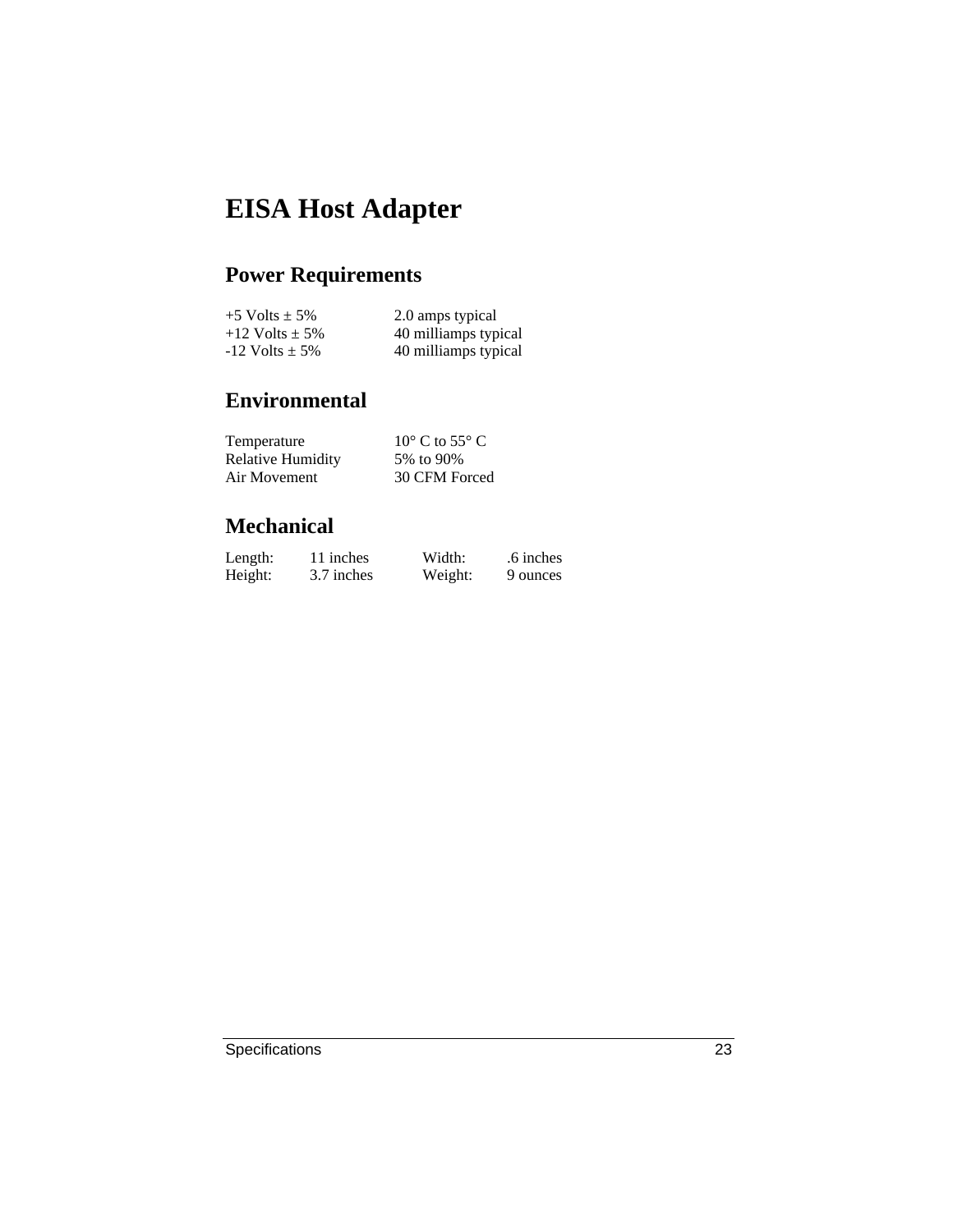### **Micro Channel Host Adapter**

### **Power Requirements**

| $+5$ Volts $\pm$ 5%  | 2.0 amps typical     |
|----------------------|----------------------|
| $+12$ Volts $\pm$ 5% | 40 milliamps typical |
| $-12$ Volts $\pm$ 5% | 40 milliamps typical |

### **Environmental**

| Temperature              | $10^{\circ}$ C to 55 $^{\circ}$ C |
|--------------------------|-----------------------------------|
| <b>Relative Humidity</b> | 5% to 90%                         |
| Air Movement             | 30 CFM Forced                     |

| Length: | 11.5 inches | Width:  | .6 inches |
|---------|-------------|---------|-----------|
| Height: | 3.5 inches  | Weight: | 9 ounces  |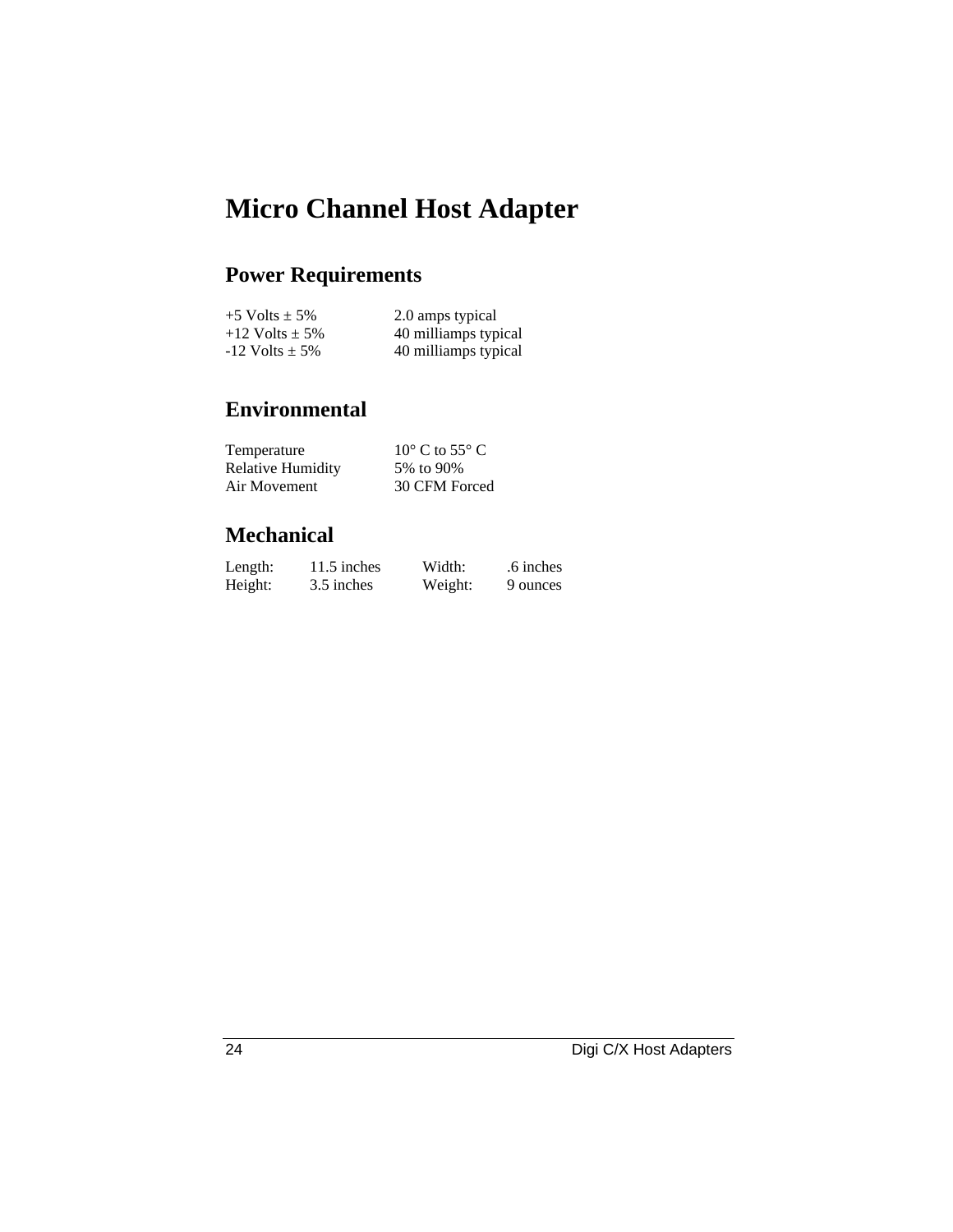### **Contention for Memory Addresses**

Many intelligent peripheral devices require a block of vacant memory addresses on the host computer's bus for their own use. These memory addresses may be used to access a dual-ported RAM on the peripheral device to facilitate the transfer of large volumes of data between the host and the peripheral (memoryto-memory transfers are much faster than I/O bus transfers), or they may point to a ROM BIOS (a firmware program used by the host computer to control the peripheral device). In either case, the host computer sees this memory as its own, and can use the same high-speed memory-referencing commands that it uses with its internal memory.

Figure 7 on the following page shows a map of the first megabyte of a host system's memory bus. The shaded areas represent the computer's internal RAM (nearly always 640K, but can often be reduced to 512K—there is also usually more RAM above the 1 Meg boundary). The area between the RAM and the 1 Meg boundary is used for the host system's BIOS, option ROMs and peripheral memory. The memory map shows the locations typically used by some of the most common peripheral devices.



*The memory map on the following page shows* typical *memory usage. To be certain of what areas are available in your system, you will need to consult the documentation for your computer and peripheral devices.*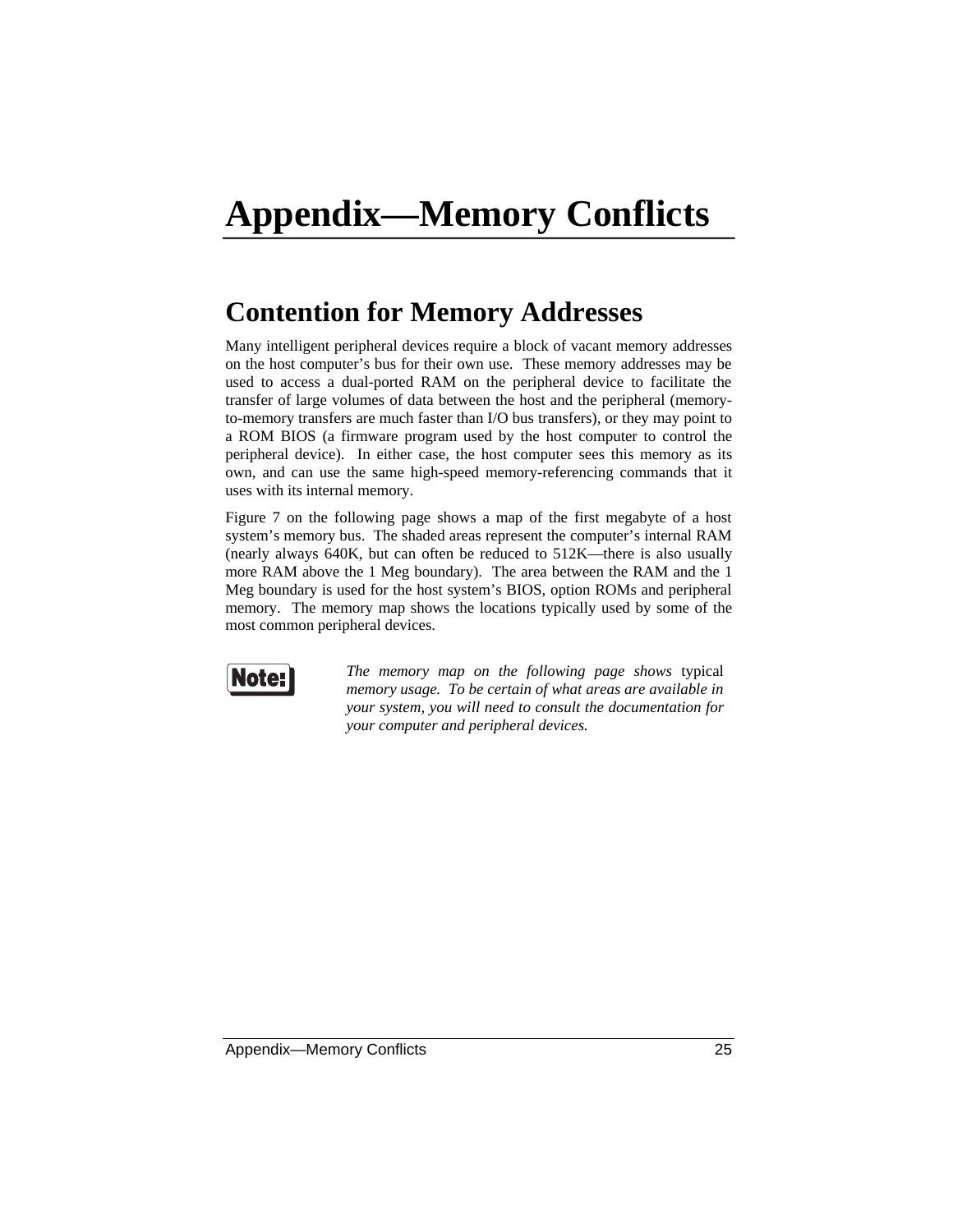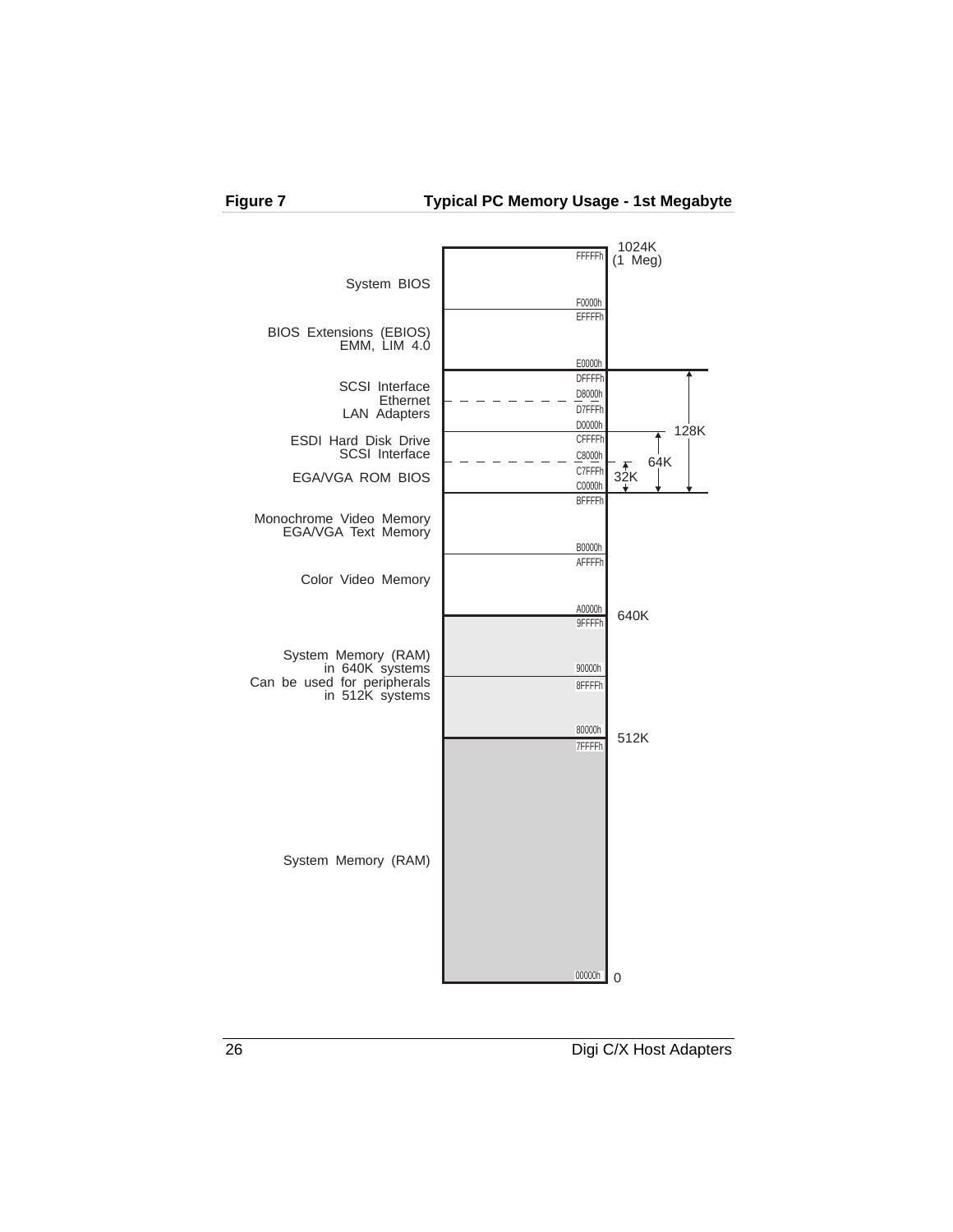#### **ISA Host Adapters**

The ISA C/X host adapter has 128K or 512K bytes of on-board dual-ported RAM which is accessed through a 32K "window", which can be mapped into any 32K region in the first sixteen megabytes of the computer's memory address space.

Current Digi device drivers support sixteen preconfigured 32K address ranges for ISA host adapters, beginning at 80000h, 88000h, 90000h, 98000h, A0000h, A8000h, B0000h, C8000h, C0000h, C8000h, D0000h, D8000h, E0000h, E8000h, F0000h or F8000h. These addresses are all below the 1 megabyte boundary. In practice, only four of these address ranges are likely to be available. The addresses E0000h-FFFFFh are typically used for the system BIOS and BIOS extensions; the addresses A0000h-BFFFFh are used for video buffers, and the addresses 80000h-9FFFFh are between 512K and 640K, and so can only be used with host computers having no more than 512K of base memory (memory below 1 megabyte). Since most computers have 640K of base memory, only the addresses from C0000h-DFFFFh are generally usable. To complicate matters, most intelligent peripheral devices require some memory address space in this region for their ROM or shared memory. It is therefore necessary to insure that the memory address range chosen for the ISA host adapter does not conflict with the range used by any other device in your system.

Some typical sources of contention are:

- Plug-in VGA and EGA cards, which have a ROM BIOS beginning at C0000h.
- ESDI hard disk controllers, which typically have a ROM BIOS beginning at C8000h or CC000h.
- SCSI interfaces, which have a ROM BIOS that may be located anywhere in the C0000h-DFFFFh range.

Consult the documentation for your peripheral devices to determine what (if any) memory addresses they may be occupying on the host memory bus.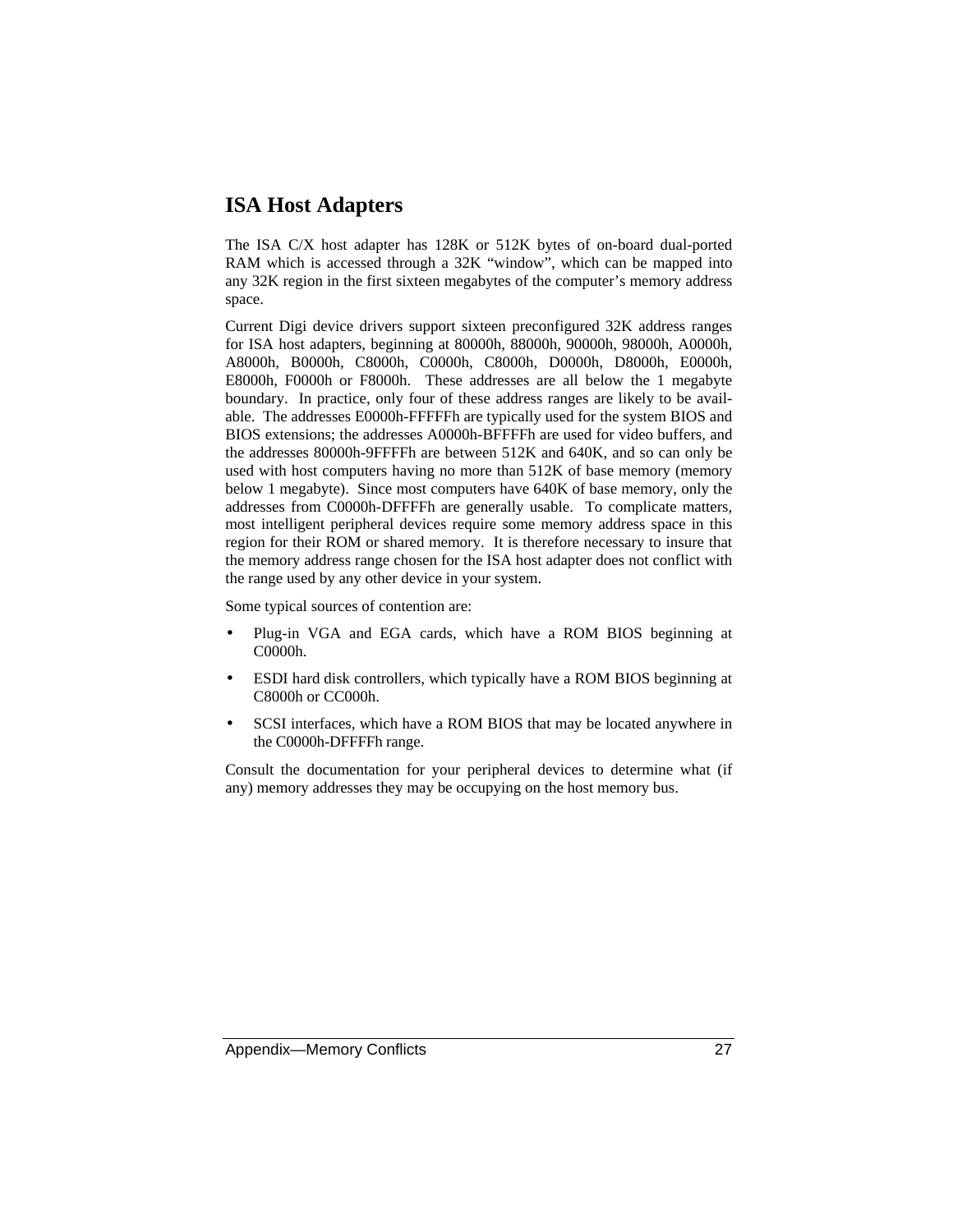#### **Micro Channel Host Adapters**

Micro Channel C/X host adapters can operate in two different addressing modes: 24-bit or 32-bit. The mode is determined by the POS ID that has been selected for the board (see page 17 for information on setting the POS ID).

The Micro Channel host adapter has 128K or 512K bytes of on-board dualported RAM which is accessed through a 32K "window", which can be mapped into any 32K region in either the first sixteen megabytes of the computer's memory address space, or anywhere up to the 4 gigabyte limit, depending upon the addressing mode (see below).

#### *24-Bit Addressing*

For 24-bit addressing, the POS ID is **6FEC**, and the corresponding adapter description file is **@6FEC.ADF**. This maintains compatibility with older host adapters, which use the same ADF file. Software released prior to 11/1/92 supports only this mode. **@6FEC.ADF** supports the following starting addresses: 0C0000h, 0C8000h, 0D0000h, 0D8000h, F80000h, FA0000h and FC0000h. The first four of these addresses are below 1 megabyte; the last three are in the sixteenth megabyte. When the host adapter is installed in a machine with 16 megabytes or more of RAM, only the addresses below 1 megabyte can be used.

#### *32-Bit Addressing*

For 32-bit addressing, the POS ID is **6FE8**, and the corresponding adapter description file is **@6FE8.ADF**. **@6FE8.ADF** supports the seven address ranges listed above for 24-bit addressing, plus eight additional address ranges in the fourth gigabyte of address space, starting at F0000000h, F2000000h, F4000000h, F6000000h, F8000000h and FA000000h.

When installed below the 1 megabyte boundary, Micro Channel host adapters are subject to the same constraints as ISA host adapters (see page 27)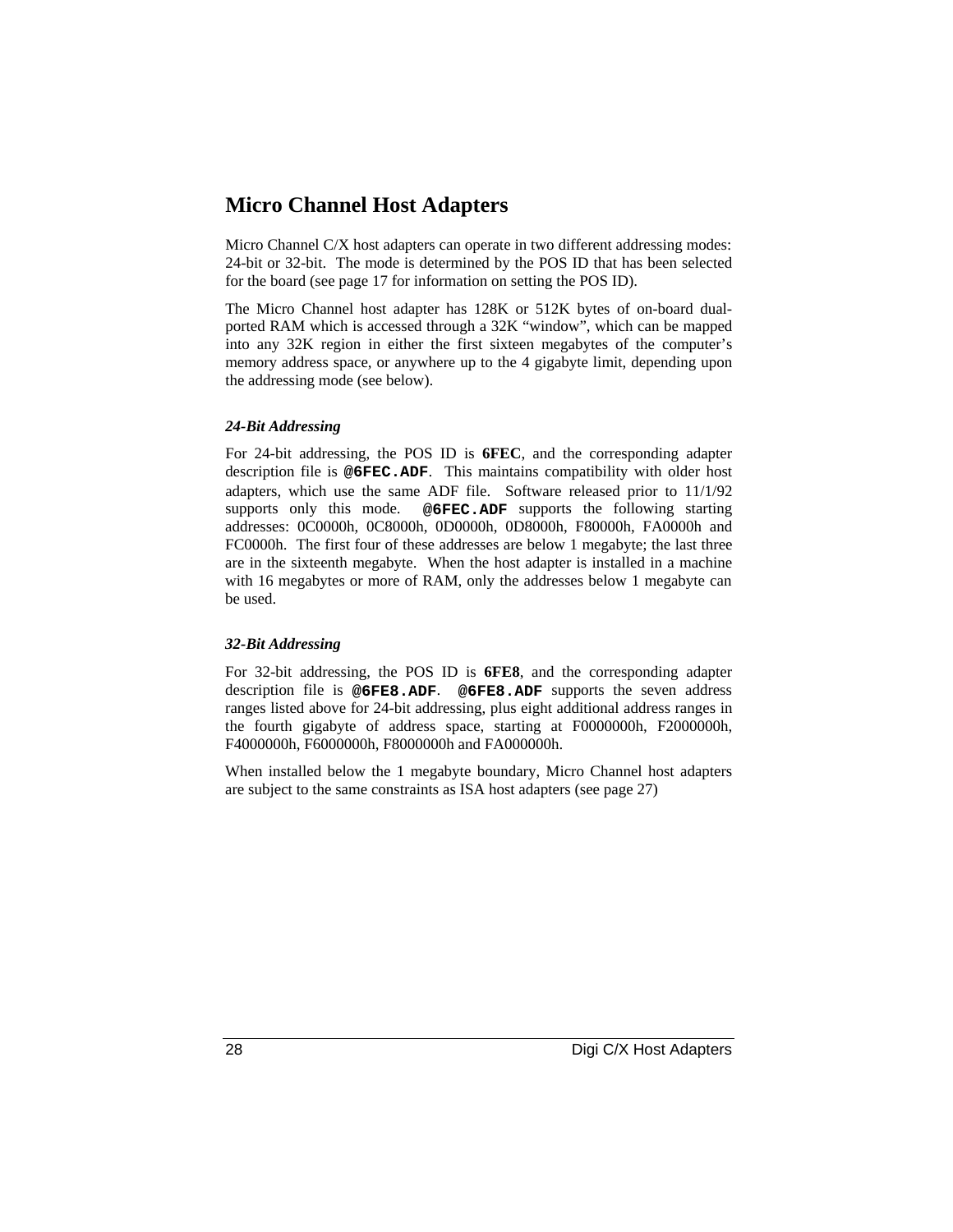#### **EISA Host Adapters**

The EISA C/X host adapter has 128K or 512K bytes of on-board dual-ported RAM which is accessed through a 32K "window", which can be mapped into any 32K region in the computer's memory address space up to the 4 gigabyte limit. The EISA C/X configuration file provides sixteen address ranges below 1 megabyte, and sixteen address ranges in the fourth gigabyte:

| <b>Below 1 Megabyte:*</b>                                             |                                                  |                                                   |                                                  |
|-----------------------------------------------------------------------|--------------------------------------------------|---------------------------------------------------|--------------------------------------------------|
| 80000h                                                                | 88000h                                           | 90000h                                            | 98000h                                           |
| A0000h                                                                | A8000h                                           | <b>B0000h</b>                                     | <b>B8000h</b>                                    |
| C0000h                                                                | C8000h                                           | D0000h                                            | D8000h                                           |
| E0000h                                                                | E8000h                                           | F0000h                                            | F8000h                                           |
| Above 1 Megabyte:<br>F0000000h<br>F4000000h<br>F8000000h<br>FC000000h | F1000000h<br>F5000000h<br>F9000000h<br>FD000000h | F2000000h<br>F6000000h<br>FA000000h<br>FE0000000h | F3000000h<br>F7000000h<br>FB000000h<br>FF000000h |
|                                                                       |                                                  |                                                   |                                                  |

\* When addressed below 1 megabyte, the same constraints apply as for the ISA host adapter (see page 27).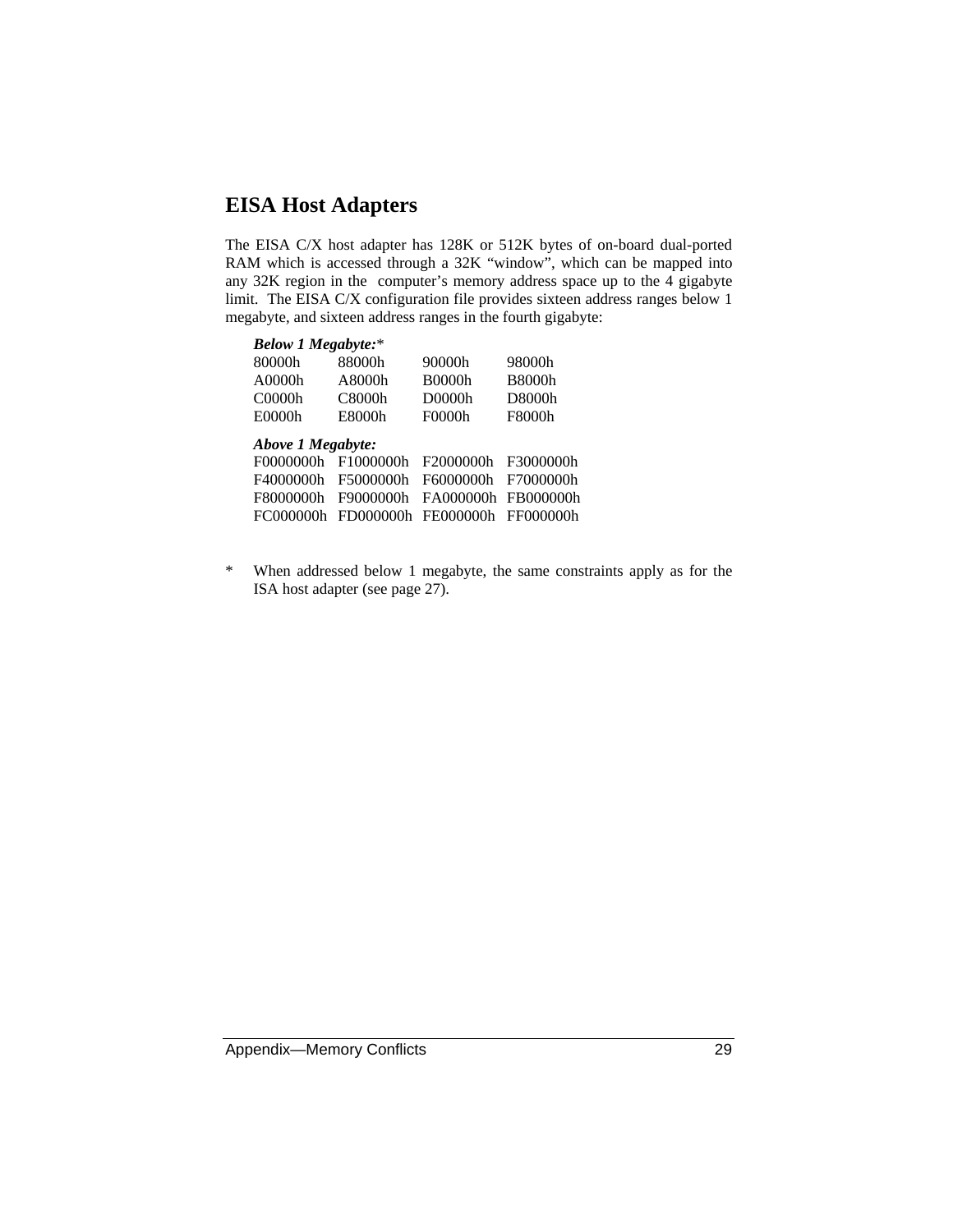### **The Digi Bulletin Board System**

Digi provides an electronic bulletin board service (BBS) for our customers. This bulletin board provides general and technical information about Digi's products.

The Digi BBS allows users to download software drivers as soon as they become available. There is also a feature to allow users with problems or questions about Digi products to leave messages to Digi Technical Support.

Using the Digi BBS is easy. Simply dial **(612) 912-4800**. In Europe, dial **+49 221 9205211**; in Asia, dial **+65 735 2460**.

The recommended modem communications parameters are 8 bits, no parity and one stop bit (**8 N 1**). Other settings may also work.

Download protocols include Zmodem, Xmodem, Ymodem, Kermit and others.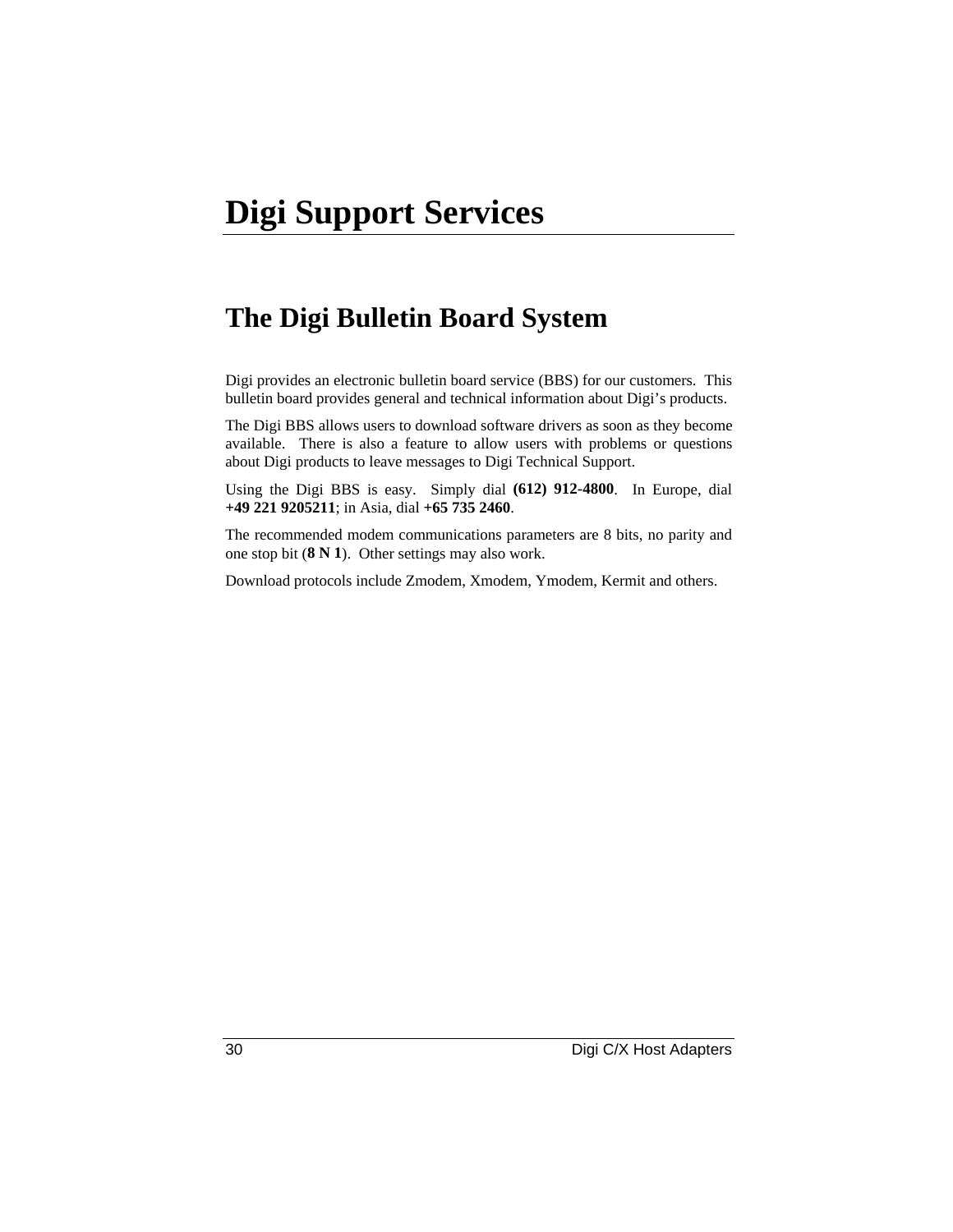### **Internet FTP Server**

Digi has set up an Anonymous FTP server for those with access to the Internet network. The address is **ftp.dgii.com**. Log in as **anonymous**, and enter your E-mail address when asked for a password. Drivers and installation tips are located in the **/drivers** directory. A text file, **download.doc**, gives information on uncompressing the files after downloading. Tip: Be sure to enter "bin" before downloading, to ensure binary transfer of files.

### **World Wide Web Server**

Product information, manuals, new product announcements, programs, application stories and more can be obtained through the World Wide Web. Our address is **http://www.dgii.com**.

### **DigiFACTs FaxBack Server**

Manuals and technical information can also be obtained by FAX. To use the FaxBack server, simply call (612) 912-4990 on a touch tone phone.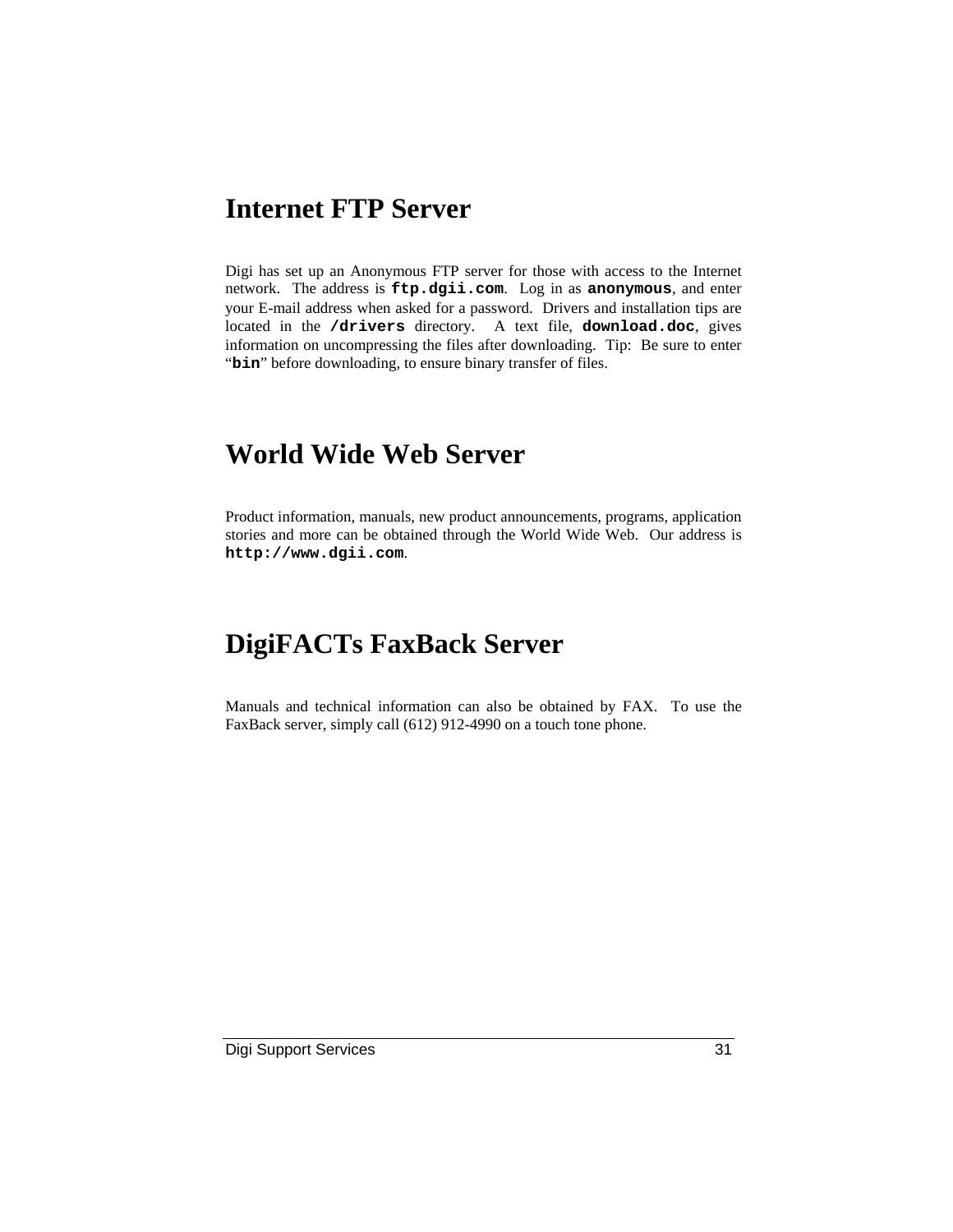# **Information About Your System**

|                                                                                                                                                                                                                                        | Make, model and clock speed of your computer:<br><u>Letting and the speed of your computer:</u> |                                        |  |  |
|----------------------------------------------------------------------------------------------------------------------------------------------------------------------------------------------------------------------------------------|-------------------------------------------------------------------------------------------------|----------------------------------------|--|--|
| How much RAM does your computer have?<br><u>Letting and the set of the set of the set of the set of the set of the set of the set of the set of the set of the set of the set of the set of the set of the set of the set of the s</u> |                                                                                                 |                                        |  |  |
| <b>Hard disk</b>                                                                                                                                                                                                                       |                                                                                                 | controller: Type: Memory addressed at: |  |  |
|                                                                                                                                                                                                                                        |                                                                                                 | I/O port used: IRQ: IRQ:               |  |  |
|                                                                                                                                                                                                                                        |                                                                                                 | LAN card: Type: Memory addressed at:   |  |  |
|                                                                                                                                                                                                                                        |                                                                                                 | I/O port used: IRQ: IRQ:               |  |  |
|                                                                                                                                                                                                                                        |                                                                                                 | Other: Type: Memory addressed at:      |  |  |
|                                                                                                                                                                                                                                        |                                                                                                 | $I/O$ port used: $IRQ$ :               |  |  |
|                                                                                                                                                                                                                                        |                                                                                                 | Operating system: Version: Version:    |  |  |
|                                                                                                                                                                                                                                        | Digi device driver version:                                                                     |                                        |  |  |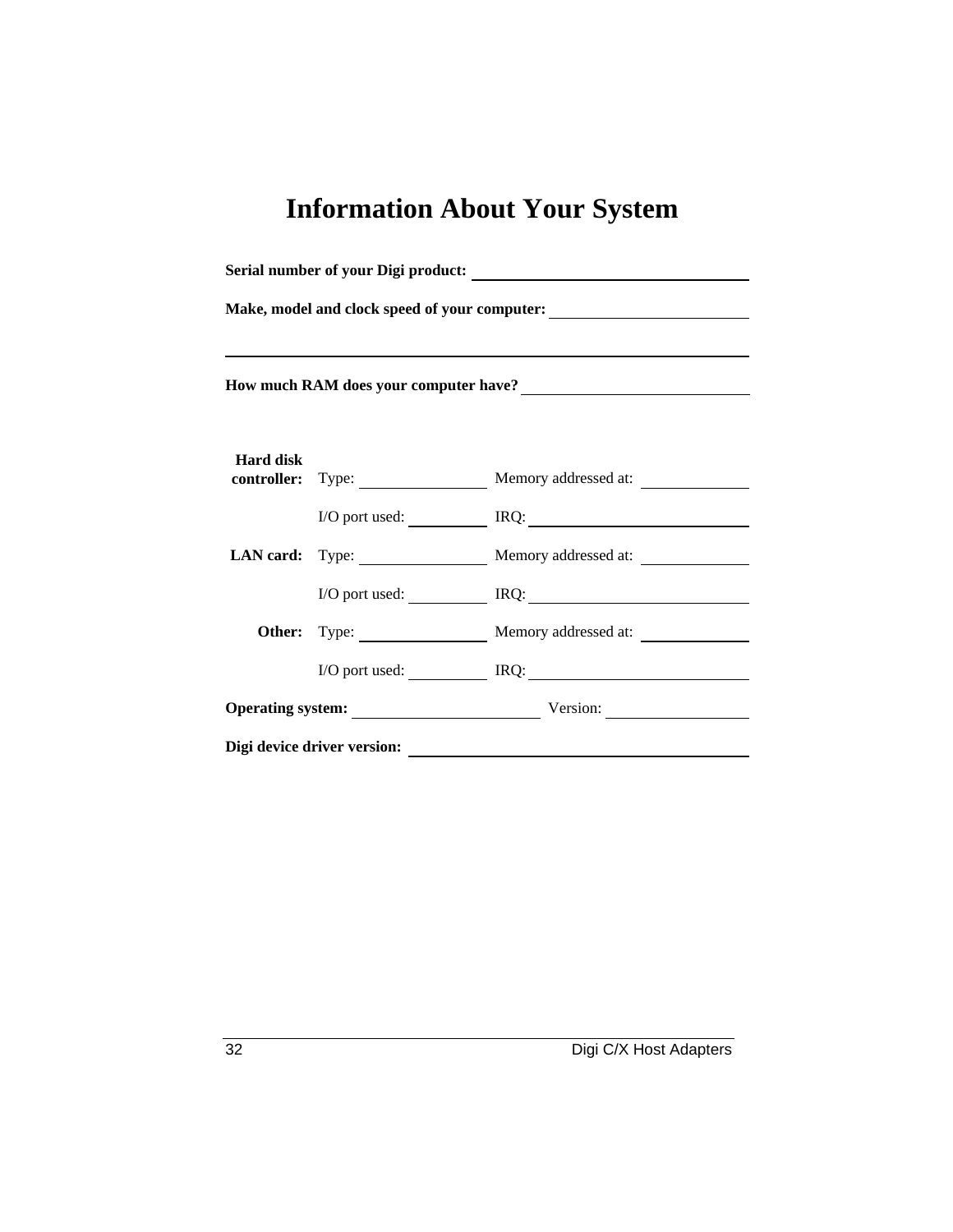### **Technical Support**

At Digi, we are proud of our products, and support them. Our dealers and distributors are fully trained on our product line, so that they can help you on a technical level should assistance be needed.

Your first level of support is your Digi dealer, the place where you purchased your Digi product. Your dealer has the training to help you with any installation questions or difficulties you might have.

If you still experience difficulties (after contacting your first level of support), Digi has a staff of Technical Support Specialists that can assist you. They can be reached at **(612) 912-3456**. In Europe, call **+49 221 920520**, and in Asia, call **+65 732 1318**. FAX numbers are: (612) 912-4958 (USA), +49 221 9205210 (Europe) and +65 732 1312 (Asia).

When you call Digi Technical Support, please call from a position where you can operate your system. Also, please fill out the form on the preceding page before calling, so your Technical Support representative can have a clear picture of your system and any potential conflicts between devices.

Digi Technical Support can also be reached via Internet E-mail. Please send correspondences to **support@dgii.com**, and include your voice and FAX phone numbers.

### **Customer Service**

Digi also has a staff of Customer Service representatives to help you with software and documentation update requests, as well as Returned Merchandise Authorizations (RMAs) in case you need to return your Digi product for repair (see page *34*). They may be reached at **(612) 912-3456**. Digi Customer Service may be contacted by FAX at (612) 912-4959.

Digi Customer Service can also be reached via Internet E-mail. Please send correspondences to **cust\_serv@dgii.com**, and include your voice and FAX phone numbers.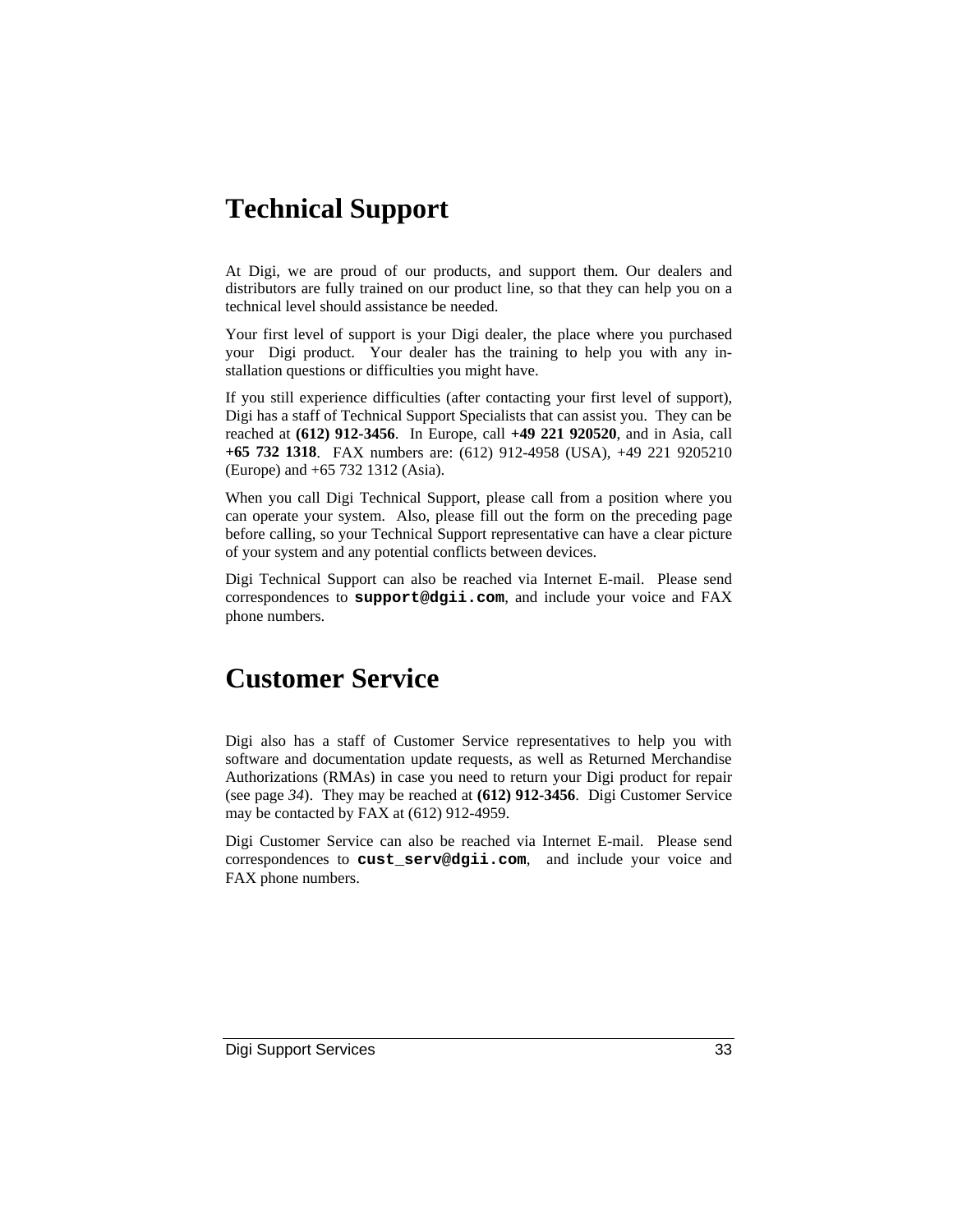### **Return Procedures**

All Digi products have a five-year parts and labor warranty, and we are ultimately responsible for any defective parts, according to the limits specified in the warranty. However, many of the reported problems are due to factors other than defects in the product itself. To save you time and possibly additional cost, Digi asks that you *first* try to resolve any difficulties by contacting our Technical Support representatives at **(612) 912-3456.**



#### *Be sure to have the serial number of your Digi product at hand before calling Technical Support.*

Returns should be directed to the dealer or distributor from whom you purchased the product. If you need to return your Digi product for repair, it is first necessary to obtain an RMA (Returned Merchandise Authorization) number from Digi, by speaking to a Digi Customer Service representative. Authorized returns should be shipped to Digi International, 10000 West 76th Street, Eden Prairie, MN 55344. The RMA number should appear on the shipping carton, on or near the address label.



*Products received without an RMA number clearly marked on the outside of the package will be returned, unopened, to the sender*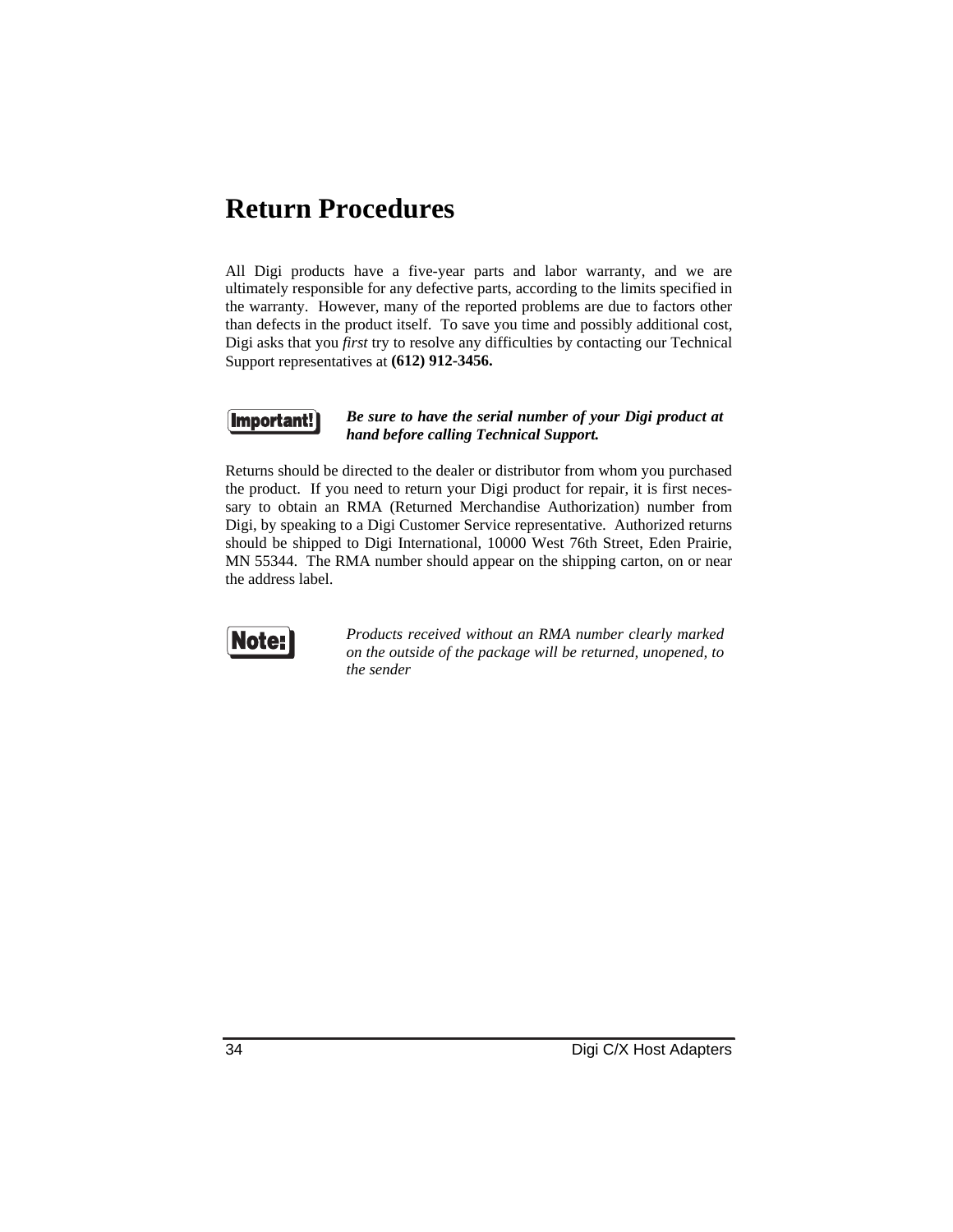## **Index**

Addressing 32-bit, 17 ADF Files, 19 Automatic Configuration, 19 BBS, 30 Bulletin Board, 30 Configuration Automatic, 19 EISA, 14 Micro Channel, 19 Contention Memory addresses, 25 Sources, 27 Customer Assistance, 33 Customer Service, 33 Diagnostics, 5, 6 Digi BBS, 30 DIP switches ISA, 10 EISA Configuration, 14 Host adapter, 13 Installation, 13 E-Mail addresses, 33 FaxBack, 31 FTP server, 31 Host adapter EISA, 13 ISA, 10 Micro Channel, 17 PCI, 8 I/O port ISA, 10 Micro Channel, 19 Installation, 7 EISA, 13 Micro Channel, 17 Installation tips, 2 Internet, 31

#### ISA DIP switches, 10 Host adapter, 10 I/O port, 10 Jumper Settings, 10 Jumper Settings ISA, 10 Micro Channel, 17 Memory address Contention, 25 Sources, 27 Memory addresses EISA, 15 Micro Channel, 19 Memory conflicts, 25 EISA, 29 ISA, 27 Micro Channel, 28 Memory map, 26 Memory map utility, 2, 4 Micro Channel Configuration, 19 Host adapter, 17 I/O Port, 19 Installation, 17 Jumper Settings, 17 Memory addresses, 19 PCI Host adapter, 8 *POS ID*, 17, 19 PS/2, 19 Reference Diskette, 19 Return Procedures, 34 RMA, 34 RS-6000, 19 Specifications, 21 EISA, 23 Environmental, 23 Mechanical, 23